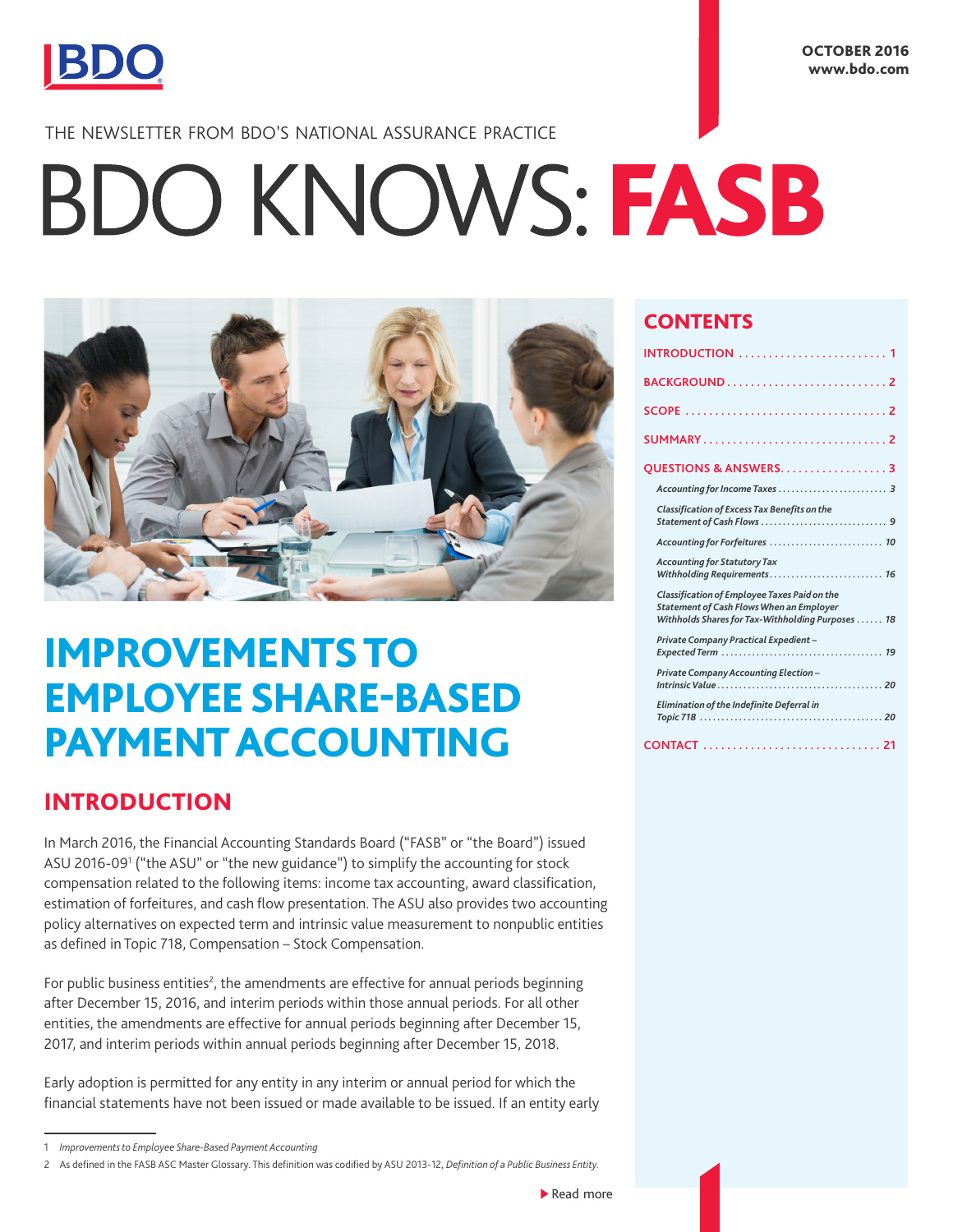<span id="page-1-0"></span>adopts the amendments in an interim period, any adjustments should be reflected as of the beginning of the fiscal year that includes that interim period. An entity that elects early adoption must adopt all of the amendments in the same period.

The full standard is available **[here](http://www.fasb.org/cs/ContentServer?c=Document_C&pagename=FASB%2FDocument_C%2FDocumentPage&cid=1176168028584)**.

# BACKGROUND

The FASB has undertaken a Simplification Initiative with the objective of making targeted amendments intended to simplify and improve operability of certain accounting standards. The FASB assessed the need to clarify certain aspects of share-based payment accounting through both Simplification Initiative outreach and Private Company Council (PCC) pre-agenda research. Furthermore, several aspects of share-based payment accounting were identified as difficult to understand or apply in the Financial Accounting Foundation (FAF)'s 2014 Post-Implementation Review<sup>3</sup> of Topic 718. That report noted that in general, nonpublic entities had more difficulty understanding and applying share-based payment guidance due to the complexity of financial instruments underlying their awards, as well as lack of internal expertise. The report further noted that certain aspects of share-based payment accounting were difficult to understand or apply for both public and nonpublic entities, including: accounting for additional paid-in capital (APIC) pools; liability versus equity classification; minimum tax withholdings; estimating expected forfeitures; and measuring share-based payment awards. The amendments in ASU 2016-09 address each of those topics.

# **SCOPE**

The amendments in ASU 2016-09 affect all entities that issue share-based payment awards to their employees. Certain of the amendments, as further discussed below, are only applicable for non-public entities.

#### BDO OBSERVATION

The FASB has a separate project on its agenda to reduce the cost and complexity and improve the accounting for nonemployee sharebased payment awards issued by public and private companies. The FASB has reached tentative decisions to expand the scope of Topic 718 to include all share-based payment transactions for acquiring goods and services from nonemployees, to more closely align the accounting for nonemployee options with the accounting for employee options, and to provide some practical alternatives for nonpublic entities. A proposed ASU is expected to be issued after the FASB has solicited feedback from stakeholders.

# SUMMARY

ASU 2016-09 simplifies several aspects of the stock compensation guidance in Topic 718 and other related guidance. The following six amendments apply to all entities:

- ▶ Accounting for income taxes upon vesting or settlement of share-based payments Entities will no longer need to maintain and track an APIC pool. Rather, entities should recognize all excess tax benefits and tax deficiencies, including tax benefits of dividends on share-based payment awards, as income tax expense or benefit in the income statement.
- ▶ Classification of excess tax benefits on the statement of cash flows Entities should classify excess tax benefits along with other income tax cash flows as an operating activity in the statement of cash flows.
- ▶ Accounting for forfeitures The ASU provides an accounting policy election, to be applied on an entity-wide basis, to either estimate the number of awards that are expected to vest (consistent with existing U.S. GAAP) or account for forfeitures when they occur.
- ▶ Liability classification exception for statutory tax withholding requirements The ASU increases the allowable statutory tax withholding threshold to qualify for equity classification from the minimum statutory withholding requirements up to the maximum statutory tax rate in the applicable jurisdiction(s).

3 *Post-Implementation Review Report – FASB Statement No. 123(R), Share-Based Payment (Codified in Accounting Standards Codification Topic 718, Compensation—Stock Compensation)*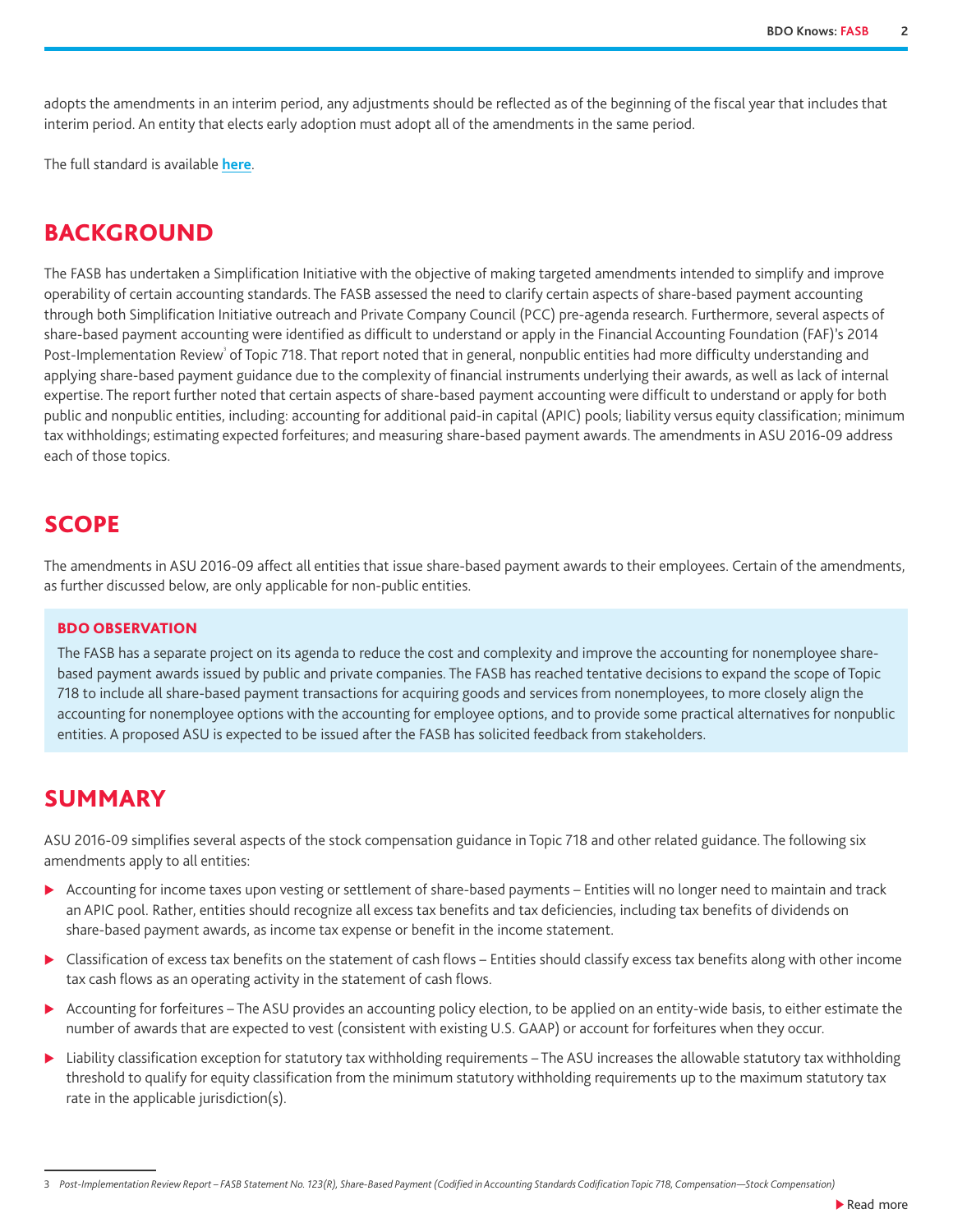- <span id="page-2-0"></span>▶ Cash flow presentation of employee taxes paid when an employer withholds shares for tax-withholding purposes – The ASU clarifies that cash paid to a taxing authority by an employer when directly withholding equivalent shares for tax withholding purposes should be considered similar to a share repurchase, and thus classified as a financing activity.
- $\triangleright$  Elimination of the indefinite deferral in Topic 718 The FASB removed the indefinite deferral in paragraph 718-10-65-1 on the need to apply another Topic when the rights conveyed by a freestanding financial instrument are no longer dependent on the holder being an employee.

In addition, the following two amendments apply only to nonpublic entities:

- ▶ Expected term of awards The ASU provides an accounting policy election to nonpublic entities under which they can utilize a practical expedient to establish the expected term of an award.
- Intrinsic value election for liability-classified awards A nonpublic entity can make a one-time accounting policy election to measure all liability-classified awards at intrinsic value.

For a more in-depth discussion of each of the amendments included in ASU 2016-09, see the questions and answers below.

# QUESTIONS & ANSWERS

#### **ACCOUNTING FOR INCOME TAXES**

#### **Q1.** *How will an entity account for current income tax effects arising from share-based payment awards?*

**A1.** The amendments require an entity to recognize all excess tax benefits ("windfalls") and tax deficiencies ("shortfalls"), including tax benefits of dividends on share-based payment awards, as income tax expense or benefit in the income statement. These tax effects are generally determined upon exercise of stock options or vesting of restricted stock awards. Windfalls occur when the tax deduction exceeds cumulative compensation cost for financial reporting purposes, while shortfalls occur when cumulative compensation cost exceeds the tax deduction. Shortfalls may also occur when an entity reverses a deferred tax asset (DTA) for vested awards which expire unexercised (resulting in no tax deduction).

#### BDO OBSERVATION

As a result of recognizing all windfalls and shortfalls in earnings, entities will no longer need to maintain and track an APIC pool upon adoption of the ASU. While windfalls recognized in equity prior to the adoption date would remain in equity, the APIC pool memo account would no longer be relevant or necessary. However, entities will still need to determine future windfalls and shortfalls on an "award by award" basis since the ASU has not changed that requirement (i.e., the unit of account is an award).

An entity should recognize excess tax benefits, and assess the need for a valuation allowance, regardless of whether the benefit reduces taxes payable in the current period. As such, off-balance sheet tracking of net operating losses (NOLs) resulting from excess tax benefits will no longer be required. The NOLs will be assessed for valuation allowance together with all other deferred tax assets. Existing NOLs that are currently tracked off-balance sheet must be recognized, net of any valuation allowance, through an adjustment to *opening* retained earnings in the period of adoption.

In addition, the amendments simplify the intraperiod tax allocation. All tax effects of share-based payments will generally be allocated to continuing operations except when a tax effect relates to discontinued operations.

The amendments also eliminate the intraperiod allocation to equity for:

- ▶ Employee stock ownership plans (ESOPs) An entity will now recognize a tax benefit from deductible dividends paid on unallocated shares in income tax expense, as opposed to retained earnings as currently required. This change will create accounting symmetry with the treatment of tax deductible dividends paid to shareholders which is already required to be allocated to income tax expense.
- ▶ Business combinations An entity will now recognize windfalls or shortfalls arising from replacement awards after the acquisition date in income tax expense, as opposed to APIC.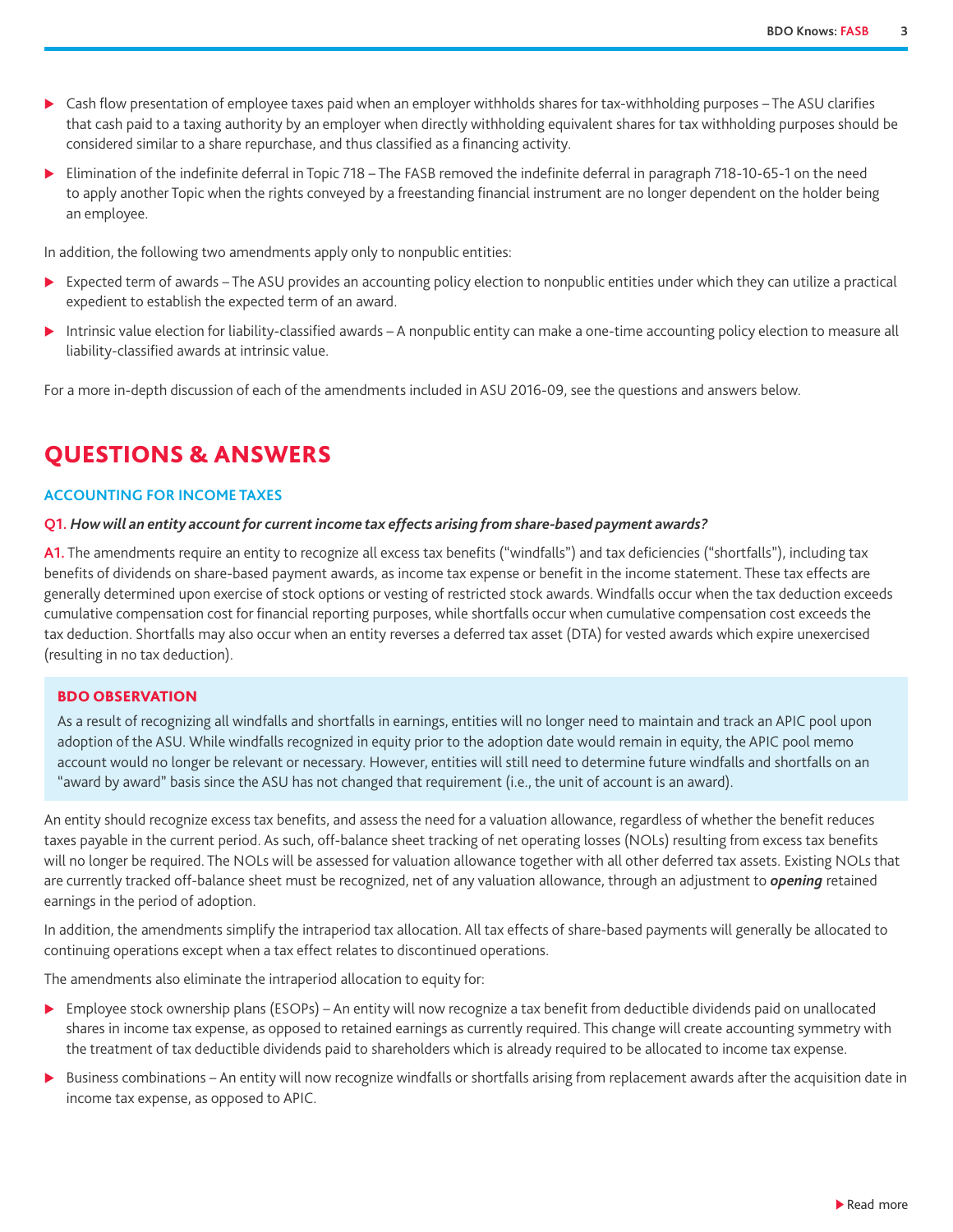#### <span id="page-3-0"></span>BDO OBSERVATION

The income tax accounting changes are very significant and will considerably reduce the complexity from intraperiod allocation accounting in Subtopic 740-20. Moreover, FASB's decision on income tax effects could potentially accelerate undertaking a future project to simplify Subtopic 740-20's intraperiod allocation (in the past, the FASB has considered a project on intraperiod allocation). Importantly, income tax expense will be better aligned with income tax payable, providing more relevant and representational information about an entity's effective income tax cost (under current accounting, income tax expense is effectively grossed up as if tax windfalls do not reduce income tax).

Entities will need to recognize any pre-adoption date windfall NOL that is currently tracked off balance sheet through an adjustment to opening retained earnings (refer to example below). If a valuation allowance is required, it is recognized also as an adjustment to opening retained earnings. In some circumstances, the intraperiod allocation accounting policy of "with and without" might have resulted in financial statement recognition of non-windfall tax benefits such as the research tax credits (R&D credit) instead of windfalls from share-based awards. This accounting policy effectively resulted in substitution of tax attributes for financial reporting purposes (meaning, the R&D credit is deemed to reduce income tax liability, even though windfalls were actually used to reduce taxable income and the R&D credit is a carryforward). This resulted in the R&D credit carryforwards being considered windfall NOLs for accounting purposes (tracked off-balance sheet). Such tax benefits will also be recognized upon adoption of the ASU, net of valuation allowance, as an adjustment to opening retained earnings as if they are "off-balance sheet" windfalls.

After the adoption of the ASU, the only difference between windfall NOL carryforwards on the tax return and recognized (net of valuation allowance) in the financial statements will be an uncertain tax benefit (UTB) liability related to windfall NOLs.

Additionally, current recognition of all excess tax benefits and losses may create volatility in earnings. Because of the requirement to recognize these effects in the period in which the tax deduction arises or the related DTA is reversed due to forfeiture, annual and interim periods with larger amounts of awards vesting will be the most significantly impacted. Entities that have historically granted awards that cliff vest at the end of a multi-year period may experience swings in income tax expense and thus net income in the period in which the awards vest. While the relative magnitude will depend on the entity's stock price and other variables (e.g., the cost to exercise, if any, which reduces the tax deduction), entities can explain the impact on effective tax rates with clear disclosures. Current SEC disclosure rules require that the annual rate reconciliation separately identify tax effects that increase or decrease the effective tax rate by more than 5% of the US statutory rate (i.e., 5% x 35% or 1.75%).<sup>4</sup> Public entities also frequently address such changes in the effective tax rate within Management's Discussion and Analysis.

#### EXAMPLE 1 - RECOGNITION OF TAX WINDFALL NOL

Entity B generates \$1,000 in pretax book taxable loss and \$400 in tax windfalls in the current year. Entity B has no other income or loss, no significant temporary differences, and no NOLs or credits carryforwards. Entity B has \$2,000 of gross taxable reversing temporary differences (or a DTL of \$800) and does not require a valuation allowance. Entity B's tax rate is 40% (applicable statutory federal plus state rate).

Prior to adoption of the ASU, Entity B would record the following entry to recognize the tax windfall NOL:

DTA-NOL<sup>\*</sup>  $$400 ($1,000 \text{ pretax loss} \times 40\%)$ 

Deferred tax benefit  $\sim$  5400

\*Windfall NOL of \$400 is included in actual NOL carryforward per tax return of \$1,400, but is required to be tracked off balance sheet for accounting purposes

In contrast, under the new guidance, Entity B would record the following entry to recognize the tax windfall NOL:

DTA-NOL \$560 ((\$1,000 pretax loss + \$400 tax windfalls) x 40%)

Deferred tax benefit  $$560$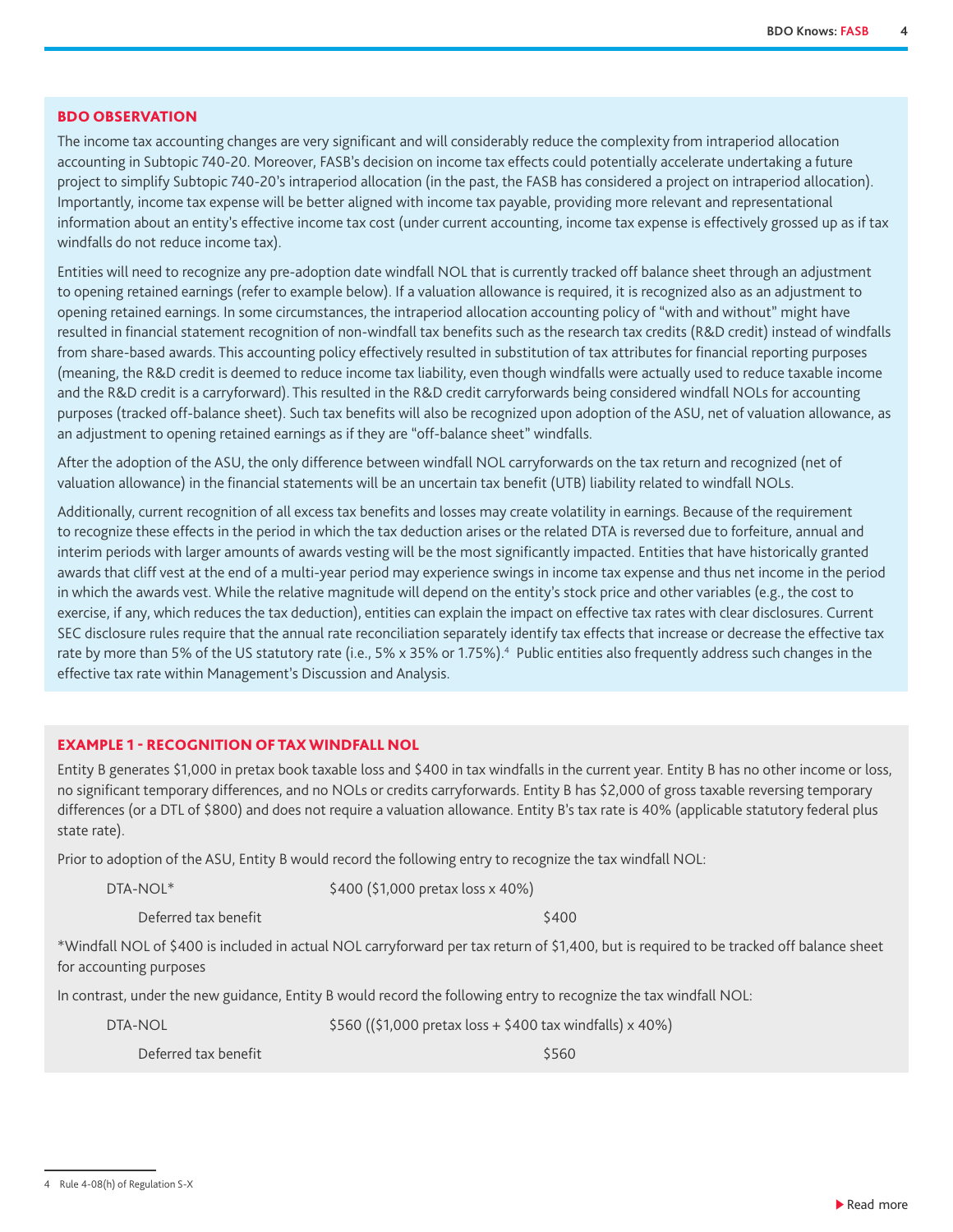#### **Q2.** *Do the amendments affect deferred tax accounting for share-based payment awards?*

**A2.** No. An entity will continue to recognize deferred tax assets for compensation recognized on awards expected to result in taxable wages to individuals (i.e., "nonqualified" awards). If employees terminate with out-of-the-money vested share options, the deferred tax asset related to those share options would be written off when those options expire.

#### **Q3.** *How will an entity recognize income tax effects of share-based payment awards in interim periods?*

**A3.** Tax windfalls and shortfalls from share-based payments will be treated as discrete items in the interim reporting period in which they occur. That is, an entity does not need to include the effects of windfalls and shortfalls in the annual effective tax rate estimate from continuing operations used for interim reporting purposes. However, the effect should be separately disclosed in the interim period if it causes significant variation in the customary relationship between income tax expense and pretax accounting income and it is not otherwise apparent from the financial statements or from the nature of the entity's business). $\delta$ 

A tax benefit recognized in an interim period is assessed for realization together with all deferred tax assets existing as of the interim period and expected at the end of the year. No valuation allowance is necessary in an interim period if the benefit is expected to be realized throughout the remaining year or recognized as a DTA at year end.

#### BDO OBSERVATION

This change will simplify (and eliminate diversity in) interim period income tax accounting related to share-based payments as there will no longer be delayed recognition of known tax effects from stock options and other share-based payments (i.e., no need to determine whether or not sufficient taxable income is expected for the year to absorb windfalls). Also, by specifying these tax effects as "discrete" period effects, entities will not have to undertake the difficult task of estimating windfalls and shortfalls. However, when the deduction is expected to result in an NOL for the current year, the deferred tax benefit from the stock option (or other award) deduction would be assessed, along with other DTAs, for valuation allowance.

Entities should consider their current systems and processes to ensure they timely identify and report tax effects from windfalls and shortfalls in interim periods.

#### EXAMPLE 2 - INTERIM PERIOD ACCOUNTING

Entity D prepares the Q1 provision for the current year. Entity D has a year-to-date loss and expects to break even by Q3 and potentially be profitable by Q4. In Q1, Entity D realizes a \$100 tax windfall deduction for stock option exercise/vesting of RSUs. Entity D has sufficient taxable reversing temporary differences to avoid a valuation allowance on the current year loss and deductible temporary differences as of Q1 and expects to have sufficient taxable differences at year end. Entity D's intraperiod allocation policy is "with or without," and its tax rate is 40% (applicable statutory federal plus state rate).

Prior to adoption of the ASU, Entity D's accounting policy and practices dictate the accounting treatment. If the forecast is considered reliable but still marginal, Entity D might not recognize a DTA in Q1, but instead wait until Q3 or even Q4 to be certain it has taxable income for the year that can be reduced by the tax windfall.

Under the new guidance, Entity D must recognize in Q1 a tax benefit (through earnings) for the tax windfall. A DTA would be recognized and assessed for a valuation allowance together with all DTAs that exist as of Q1 and that are expected to exist at the end of the year. The accounting entry (shown below) is based on the assumption that Entity D expects to record income in subsequent interim periods and also expects to have sufficient taxable differences at year end to avoid a valuation allowance. Note that if Entity D were to have year-to-date taxable income (as opposed to a loss), the tax windfall would be expected to generate a current benefit and a reduction in tax payable for the period.

| DTA - tax windfalls  | \$40 (\$100 x 40%) |      |
|----------------------|--------------------|------|
| Deferred tax benefit |                    | \$40 |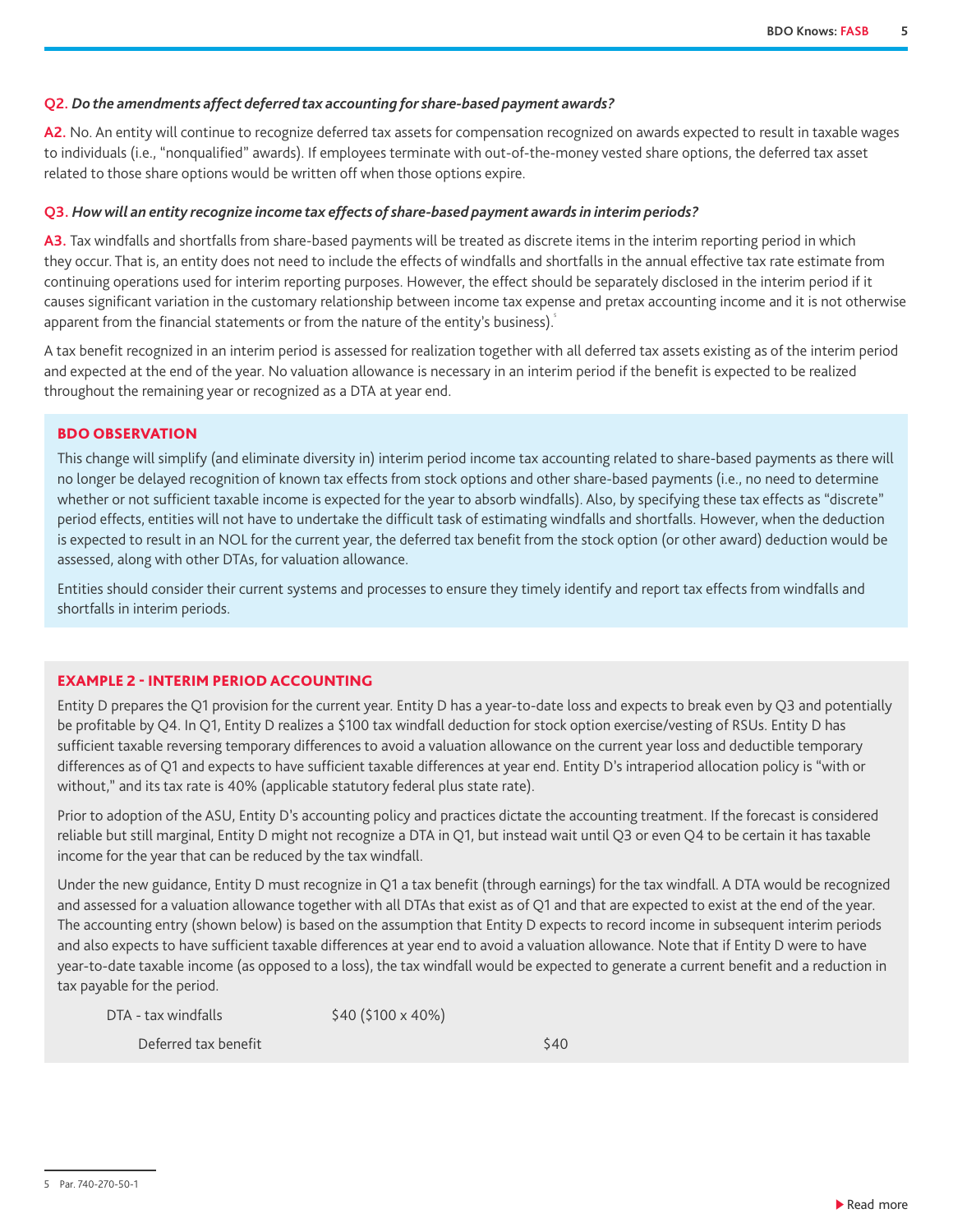#### EXAMPLE 3 - INTERIM PERIOD ACCOUNTING WHEN ASU IS EARLY ADOPTED MID-YEAR

Entity E prepares the Q3 provision for the current year. Entity E has year-to-date income and expects to have income at year-end. In Q1 Entity E realized a \$100 tax windfall benefit, which was not recognized (through equity) because it expected non-windfall deductions to reduce current year income, thus the tax windfall would become a carryforward at year-end following "with-and-without" intraperiod allocation. Entity E did not realize any windfall or shortfall in Q2. There is sufficient positive evidence of taxable income including reversing taxable differences to avoid a valuation allowance, and Entity E's tax rate is 40% (applicable statutory federal plus state rate).

During Q3, Entity E realizes an additional tax windfall of \$120. Entity E early adopts all of the provisions of ASU 2016-09 in Q3 of the current year.

Entity E would record the following entries in Q3 to adopt the ASU as of the beginning of Q1 of the current year:

| DTA/tax payable - tax windfalls            | $$88 (($100 + $120) \times 40\%)$ |
|--------------------------------------------|-----------------------------------|
| Deferred/current tax benefit - Q1 windfall | $$40 ($100 \times 40\%)$          |
| Deferred/current tax benefit - Q3 windfall | \$48 (\$120 x 40%)                |

*Note: Income tax expense (benefit) for Q1 and Q3 (i.e., 9-month results) would include \$88 of windfall tax benefit, which is allocated to Q1 and Q3 as shown above.*

Assume the same facts as above, except that Entity E recognized in Q1 a windfall tax benefit of \$40 through APIC. Entity E would record the following entries in Q3 to adopt ASU 2016-09 as of the beginning of Q1 of current year:

| Add'l paid in captial - tax windfalls      | \$40 (\$100 x 40%)  |      |
|--------------------------------------------|---------------------|------|
| Deferred/current tax benefit - Q1 windfall |                     | \$40 |
|                                            |                     |      |
| DTA/tax payable - tax windfalls            | $$48$ (\$120 x 40%) |      |
| Deferred/current tax benefit - Q3 windfall |                     | \$48 |

#### **Q4.** *What are the transition requirements related to the income tax provisions of the ASU?*

**A4.** The amendments requiring recognition of windfalls and shortfalls in the income statement should be applied prospectively to those windfalls and shortfalls occurring after the date of adoption. Windfalls that have been recognized in APIC in periods prior to the date of adoption will not be reclassified. However, if an entity elects to early adopt the ASU and does so in an interim period (e.g., Q3 2016), it is required to reflect adoption as of the beginning of the fiscal year of adoption. Thus, any windfalls recognized in APIC in an earlier interim period (e.g., Q1 2016) should be reversed and recognized in year-to-date income tax expense (refer to the above example).

The amendments requiring the recognition of NOLs that are currently tracked off-balance sheet should be applied on a modified retrospective basis through an adjustment to opening retained earnings in the period of adoption. Prior comparative periods should not be restated. Any valuation allowance required for a DTA recognized as a result of adoption should also be recognized through opening retained earnings, but subsequent release of the valuation allowance initially recognized through retained earnings should follow the normal intraperiod allocation rules (i.e., released to continuing operations if based on forecasted income in future years or to the source of the income in the year of release).

<sup>6</sup> Post-adoption date change in valuation allowance follows the intraperiod allocation rules for valuation allowance changes in par(s) 740-10-45-20 and 740-20-45-4 through 45-8. That is, subsequent release is generally allocated to continuing operations (if future and/or current income is expected), unless the release is supported by another source of income in the current year (e.g., gains in discontinued operations and/or other comprehensive income). That is, there is no "backward tracing" or reattribution to retained earnings.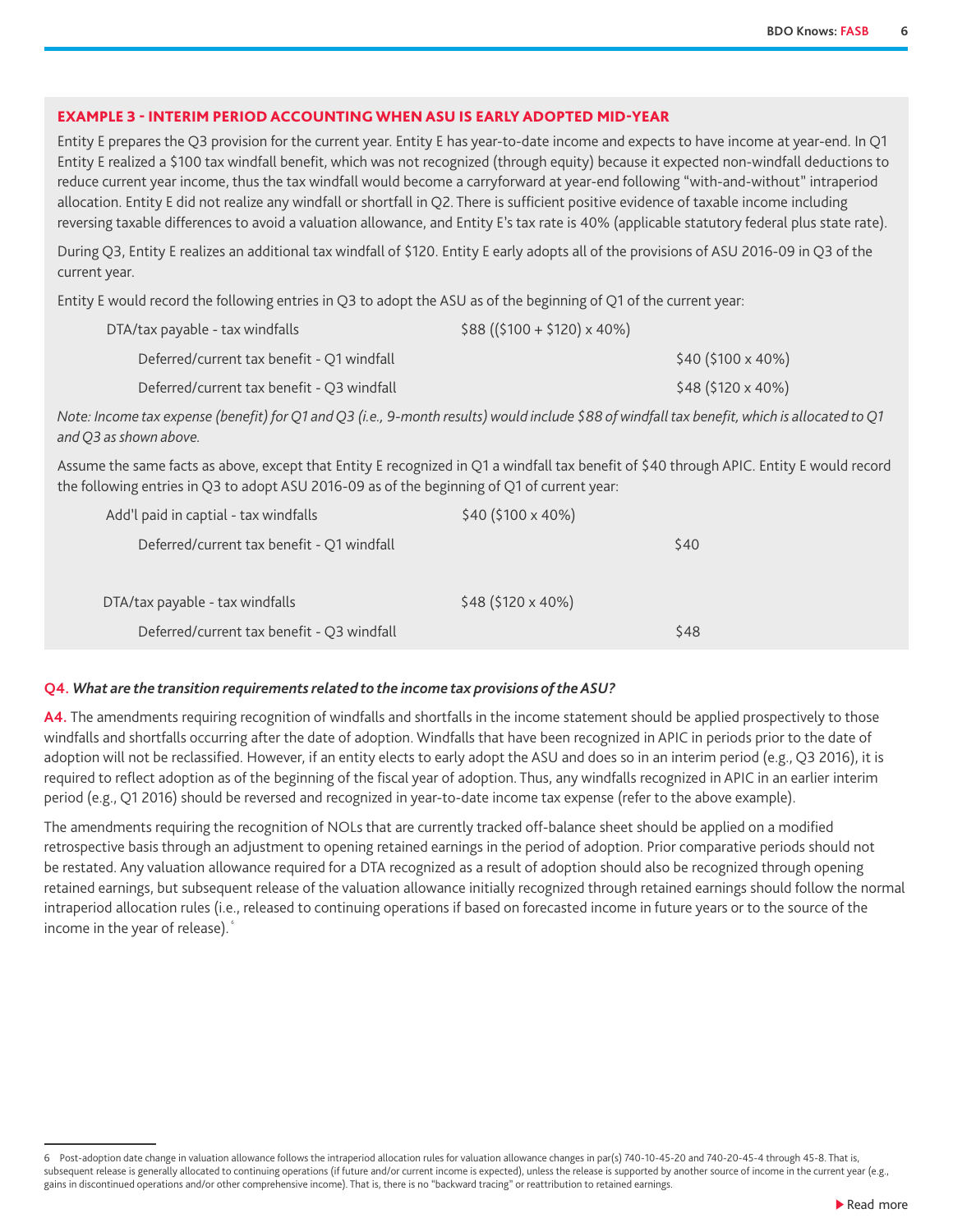JANUARY 1, 2016 JANUARY 1, 2017 JANUARY 1, 2018 *Public business entities7* **Early adoption** Recognize windfall NOLs (net of any valuation allowance) as of December 31, 2015 through opening retained earnings and all windfalls and shortfalls arising on or after 1/1/16 in income tax expense  $-$  N/A **Mandatory adoption** Recognize windfall NOLs (net of any valuation allowance) as of December 31, 2016 through opening retained earnings and all windfalls and shortfalls arising on or after 1/1/17 in income tax expense N/A *All other entities* **Early adoption**  (including any interim period within the fiscal year of adoption) *If early adopting in 2016:* Recognize windfall NOLs (net of any valuation allowance) as of December 31, 2015 through opening retained earnings and all windfalls and shortfalls arising on or after 1/1/16 in income tax expense *If early adopting in 2017:* Recognize windfall NOLs (net of any valuation allowance) as of December 31, 2016 through opening retained earnings and all windfalls and shortfalls arising on or after 1/1/17 in income tax expense — **Mandatory adoption** Recognize windfall NOLs (net of any valuation allowance) as of December 31, 2017 through opening retained earnings and all windfalls and shortfalls arising on or after 1/1/18 in income tax expense

The following table depicts the impact of the effective date and early adoption for entities with a calendar year-end:

#### EXAMPLE 4 - RECOGNITION OF PRE-EFFECTIVE-DATE TAX WINDFALL NOL

Entity C adopts ASU 2016-09 as of the beginning of the current year. Entity C has \$2,000 of regular NOL carryforwards and a DTA of \$800 with no valuation allowance as it has sufficient positive evidence including reversing taxable differences, recent income and a reliable forecast of income. Entity C has \$500 of tax windfall NOLs from prior years with a remaining carryforward period of more than 10 years. Entity C concludes that the tax windfall NOLs can be recognized without a valuation allowance. Entity C's tax rate is 40% (applicable statutory federal plus state rate).

Entity C would record the following entry to recognize the tax windfall NOLs as of beginning of current year:

| <b>DTA - NOL</b> | \$200 (\$500 tax windfall NOL x 40%) |
|------------------|--------------------------------------|
|------------------|--------------------------------------|

Opening retained earnings  $\sim$  5200

If Entity C concludes that it needs a valuation allowance for the tax windfall NOLs being recognized on the balance sheet for the first time, it would also record the following entry:

| Opened retained earnings | \$200 |       |
|--------------------------|-------|-------|
| Valuation allowance      |       | \$200 |

<sup>7</sup> As defined by ASU 2013-12 and codified in the ASC Master Glossary.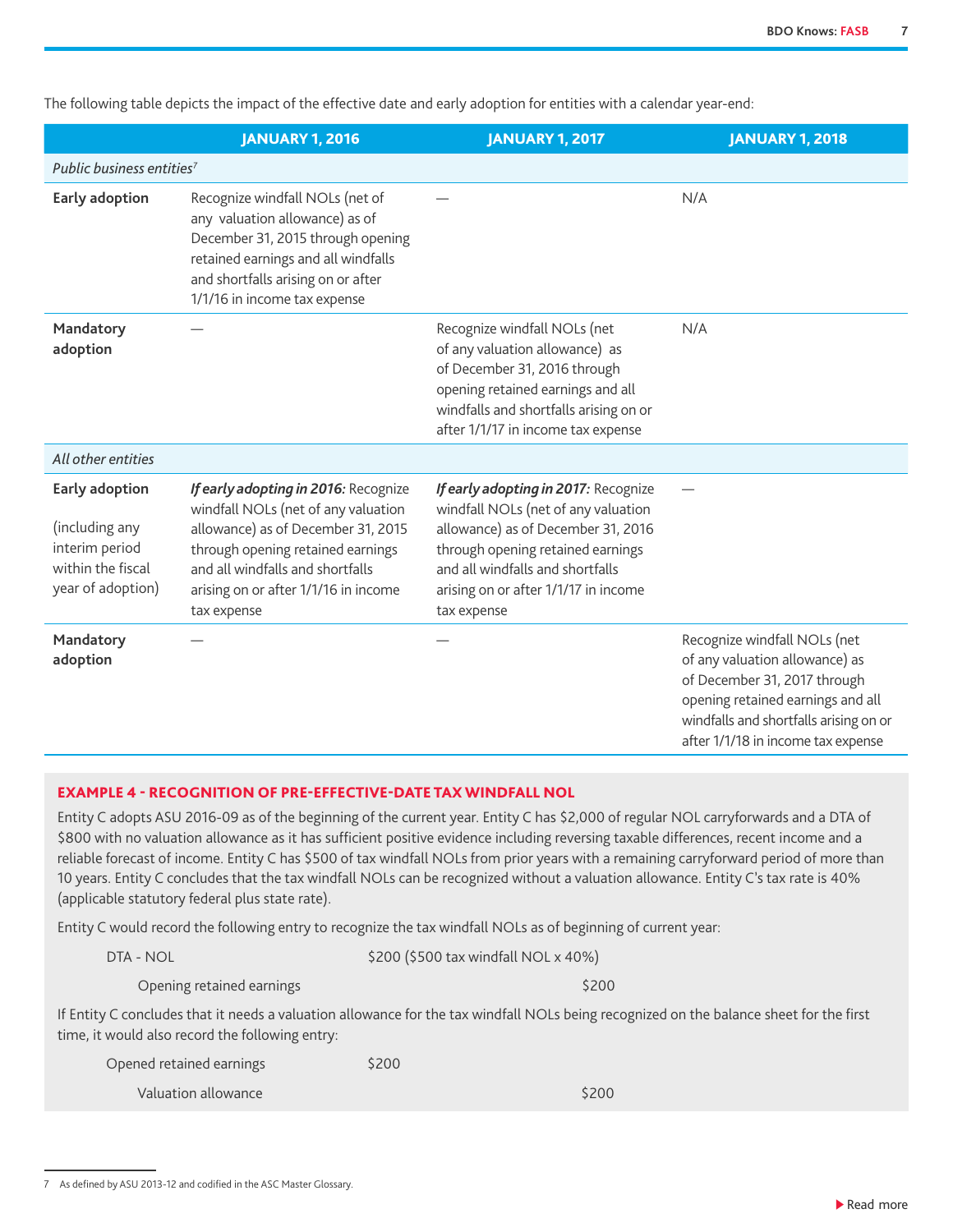#### **Q5.** *What disclosures are required upon adoption of the income tax provisions of the ASU?*

**A5**. In the first interim and annual period of adoption, an entity must disclose both the nature of and reason for the change in accounting principle, and the cumulative effect of the change on retained earnings or other components of equity or net assets as of the beginning of the period of adoption.

#### EXAMPLE 5 – INITIAL DISCLOSURE (INCOME TAX FOOTNOTE)

"We have adopted the provisions of ASU 2016-09 as of the beginning of the current fiscal year which requires recognition through opening retained earnings of any pre-adoption date NOL carryforwards from nonqualified stock options and other employee sharebased payments (e.g., restricted shares and share appreciation rights), as well as recognition of all income tax effects from share-based payments arising on or after January 1, 2016 (our adoption date) in income tax expense. As a result, we recognized through opening retained earnings \$XX,XXX,XXX of pre-adoption date NOL carryforwards with remaining carryforward periods of more than 10 years (the corresponding deferred tax asset is \$X,XXX,XXX). No valuation allowance is needed as the newly recognized NOL is considered more likely than not realizable given that we have sufficient positive sources of taxable income including continued profitability and utilization of NOLs, taxable reversing temporary differences and a reliable forecast of income. In addition, we realized windfall tax benefits in the interim period of adoption of \$XXX,XXX, which we recognized as a discrete period income tax benefit as required by the ASU. This benefit resulted in lowering our effective tax rate for the interim period by X%."

#### **Q6.** *How will the new income tax accounting requirements impact earnings per share (EPS) calculations?*

**A6.** As a result of including income tax effects from windfalls and shortfalls in income tax expense, the calculation of both basic and diluted EPS will be affected.

Basic EPS calculations will change due to the inclusion of actual windfalls and shortfalls in net income, which is the numerator in the basic EPS formula.

Likewise, the change in net income will also impact the diluted EPS numerator. In addition, the application of the treasury stock method will change, which will also result in a change in the diluted EPS denominator. Under current accounting guidance, expected windfalls & shortfalls from outstanding awards are included in the proceeds assumed to be used to purchase shares when calculating incremental shares to be included in the denominator under the treasury stock method. Under the new guidance, windfalls and shortfalls are recognized in net income and thus no longer included in assumed proceeds under the treasury stock method. In effect, fewer shares are assumed to be repurchased when windfalls are expected, as if all outstanding awards will vest or be exercised by the end of the year. Therefore, this will generally increase the dilutive effect of share options and similar awards.

For purposes of computing diluted earnings per share, an entity will also apply the changes made to income tax accounting to the assumed proceeds of the treasury stock method on a prospective basis.

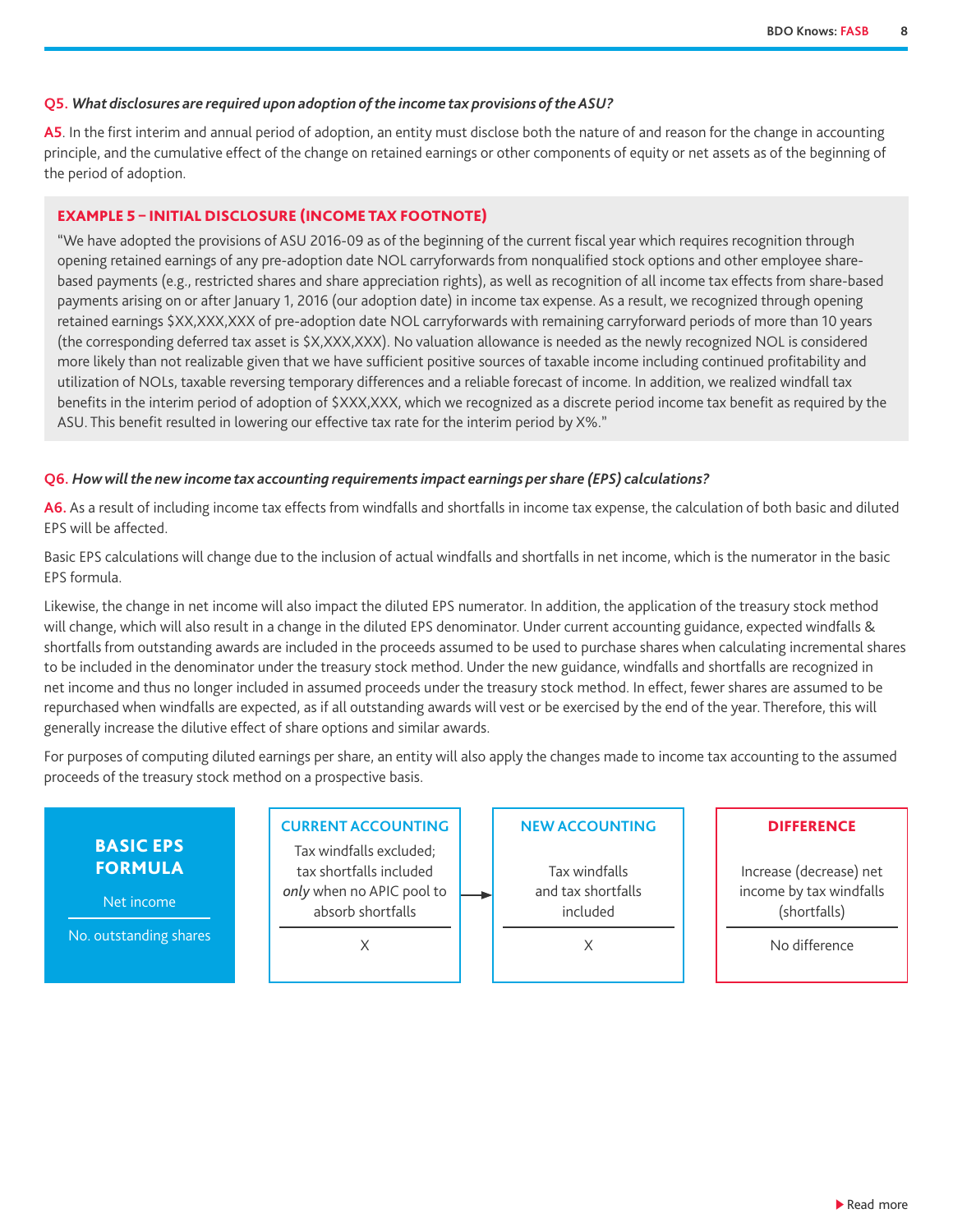<span id="page-8-0"></span>

#### **CLASSIFICATION OF EXCESS TAX BENEFITS ON THE STATEMENT OF CASH FLOWS**

#### **Q1.** *How will excess tax benefits ("windfalls") be presented in the statement of cash flows?*

**A1.** The amendments clarify that an entity should classify windfalls along with other income tax cash flows as an operating activity in the statement of cash flows. This change eliminates the current practice of reclassifying the effect of windfalls as inflows in financing activities. Under the new guidance, the effect of windfalls will generally be reflected in net income from continuing operations under the indirect method or income taxes paid/received under the direct method. Disclosure of the tax benefit from stock options exercised during an annual period continues to be required, albeit now under paragraph 718-10-50-2A. The following table illustrates the change in cash flow presentation under the amendments.

| <b>RELEVANT SECTIONS OF</b><br><b>CASH FLOW STATEMENT</b> | <b>PREVIOUS GAAP</b>                                                                | <b>ASU 2016-09</b>                                     |
|-----------------------------------------------------------|-------------------------------------------------------------------------------------|--------------------------------------------------------|
| Operating                                                 |                                                                                     |                                                        |
| Net income (NI)                                           | Excludes tax windfalls;<br>excludes tax shortfalls<br>unless no APIC pool to absorb | Includes tax windfalls and tax shortfalls <sup>8</sup> |
| Financing                                                 |                                                                                     |                                                        |
| Inflows (outflows)                                        | Tax windfalls                                                                       |                                                        |

8 Under the ASU, tax windfalls that increase and/or create NOLs would be recognized as a deferred tax benefit, which would result in a tax-related adjustment in cash flows from operating activities.

#### **Q2.** *What are the transition requirements related to the windfall cash flow presentation provisions of the ASU?*

A2. An entity may elect to apply the amendments related to the presentation of excess tax benefits on the statement of cash flows using either a prospective transition method or a retrospective transition method. If an entity elects the full retrospective method, the underlying accounting for windfalls in prior periods presented remains unchanged. That is, windfalls previously recognized through APIC remain in APIC even though the cash tax benefit would be reclassified to operating activities in the cash flow statement.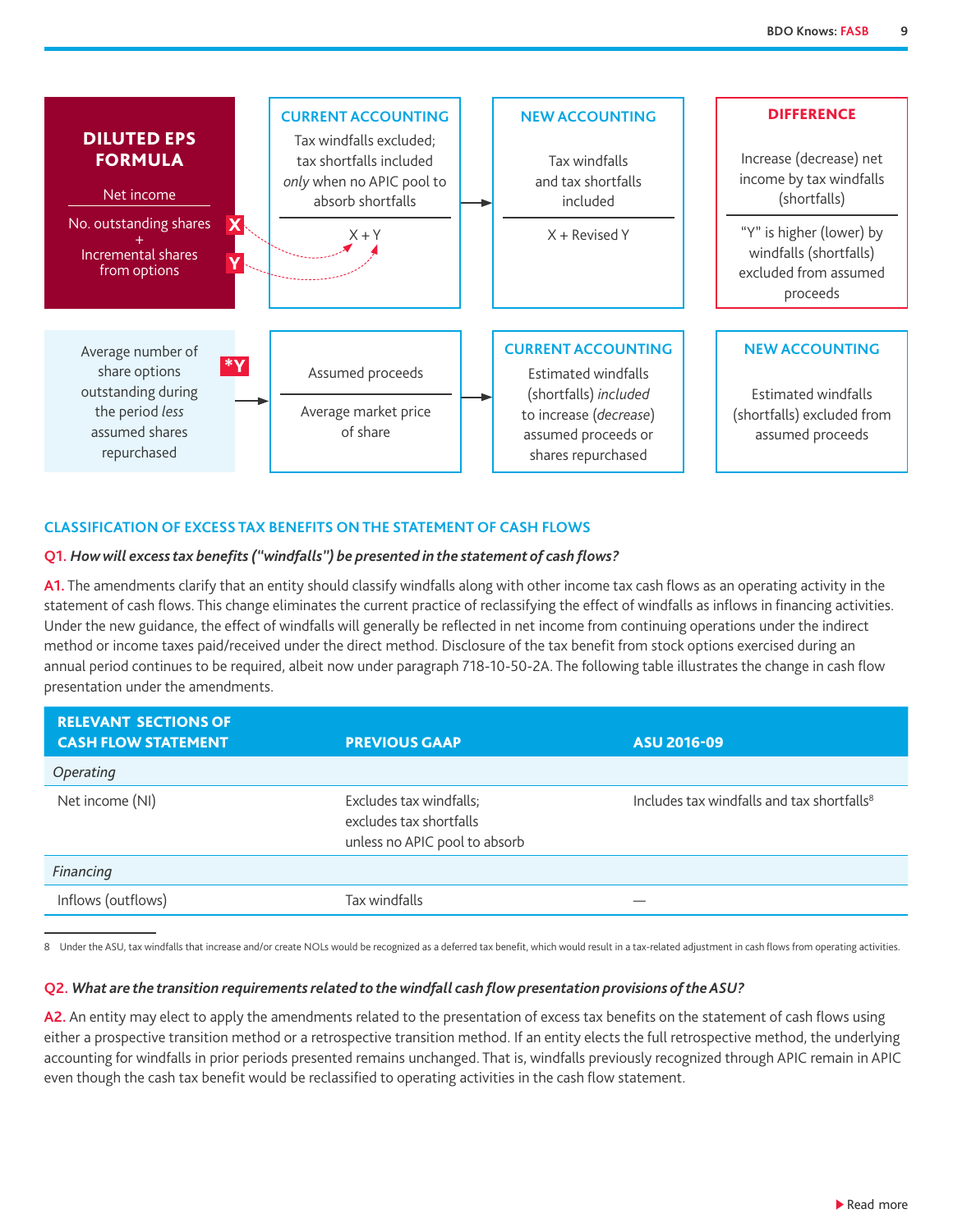#### <span id="page-9-0"></span>**ACCOUNTING FOR FORFEITURES**

#### **Q1.** *What is the forfeiture rate assumption and how is it applicable under current accounting guidance?*

A1. A key principle of Topic 718 is that the total amount of share-based compensation cost recognized at the end of the requisite service period should be based on the number of instruments for which the requisite service is rendered and that vest. In contrast, compensation cost should not be recognized for instruments for which the requisite service period is not rendered and the awards are forfeited. Current guidance requires an entity to estimate at grant date the number of instruments expected to vest. This estimate does not affect the grant date fair value of an award, but does affect the amount of grant-date fair value that will be recognized as compensation expense over the requisite service period.

*In estimating forfeitures, an entity should consider historical turnover rates for employees within each experience group, as well as expectations about the future.* An entity should revise its forfeiture estimate if subsequent information indicates that the actual number of instruments expected to vest is likely to differ from previous estimates, with the cumulative effect of the change recognized in compensation cost in the period of the change (i.e., accounting for a change in estimate with recognition in the current period of a cumulative effect from applying the revised estimate retrospectively). An entity should not reverse previously recognized compensation cost if an employee share option (or share unit) for which the requisite service has been rendered expires unexercised.

Some awards contain both service and performance conditions. For this type of award, an entity would recognize compensation cost, adjusted for estimated forfeitures, throughout the requisite service period if it is considered probable that the performance condition will be achieved. If an entity does not consider it probable that the performance condition will be achieved, no compensation cost should be accrued until the period in which the performance condition becomes probable of achievement. Conversely, sometimes vesting is accelerated when either a service or a performance condition is met (e.g., vesting occurs after three years of continuous service or sooner if an employee completes a specified project). In such circumstances, the performance condition is assessed to determine whether it is probable of being achieved, and compensation cost is recognized over the shorter of the explicit service period or the implicit performance condition period.

Further, an award may contain a performance target which may be achieved after the requisite service period has been completed, regardless of whether the employee is rendering service at the time the performance target is achieved. Topic 718 requires this type of performance target to be treated as a performance condition, with compensation cost recognized accordingly.<sup>"</sup> In such circumstances, the stated vesting period includes the period the performance target can be achieved and is longer than the requisite service period. Total compensation cost recognized during and after the requisite service period should reflect the number of awards expected to vest and be adjusted to reflect total awards that ultimately vest.

#### EXAMPLE 6 - PRE-ASU ACCOUNTING12

Entity T, a public entity as defined in Topic 718, grants at the beginning of 20X1 at-the-money employee share options with a contractual term of 10 years which vest at the end of a 3-year service period. The share options are considered nonqualified compensation for U.S. federal tax purposes which means they expect to result in taxable wages to the recipients and a corresponding deductible expense to Entity T which has a federal tax rate of 35% (state tax is ignored for this illustration and no valuation allowance is assumed to be required). Entity T issued a total of 900,000 options to 3,000 employees. A lattice-based valuation model is used to develop a fair value measurement of \$14.69 per option (the assumptions used to develop the fair value are not relevant for the purpose of this illustration and thus not provided). It is also assumed that none of the compensation cost is capitalized as part of the cost of an asset.

Entity T's expected annual forfeiture assumption rate is 3% and is developed based on its experienced historical turnover rate and expectations about the future for the recipients' group level. Therefore, at the grant date (20X1), a total of 821,406 options are expected to vest,<sup>13</sup> and total compensation is expected to be \$12,066,454 (i.e., 821,406 options expected to vest times \$14.69 option grant-date fair value), which must be recognized over the 3-year requisite service period.

<sup>9</sup> Under Topic 718, service and performance conditions that affect vesting do not affect grant-date fair value measurement.

<sup>10</sup> Par. 718-10-35-3

<sup>11</sup> This means the performance target should not be reflected in estimating the grant-date fair value of the award.

<sup>12</sup> Example adapted from par(s) 718-20-55-6 through 55-16

<sup>13</sup> The annual forfeiture rate assumption of 3% is compounded annually in the following manner: [(100% less 3%) x (100% less 3%) x (100% less 3%)] x 900,000, to arrive at 821,406 options.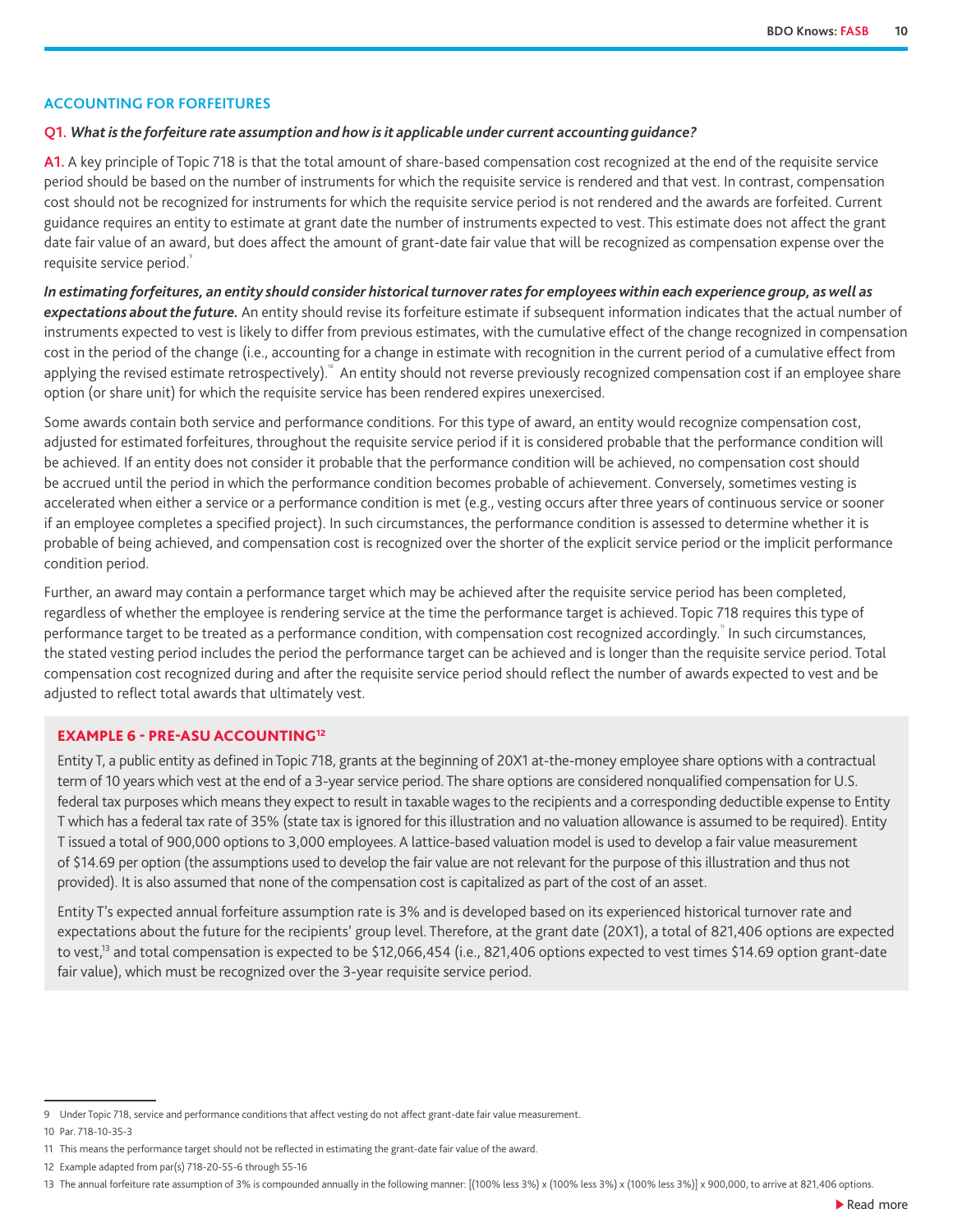| 20X1 Annual Journal Entries:                        |             |             |
|-----------------------------------------------------|-------------|-------------|
| Compensation cost                                   | \$4,022,151 |             |
| Additional paid in capital                          |             | \$4,022,151 |
| (to recognize one third of total compensation cost) |             |             |
| Deferred tax asset                                  | \$1,407,753 |             |
| Deferred tax benefit                                |             | \$1,407,753 |
| (to recognize deferred income tax effect)           |             |             |

During 20X1, actual forfeitures were 5% but Entity T concludes that its annual forfeiture rate estimate of 3% continues to be reasonable, thus it does not need to record a change in estimate. Therefore, during 20X2, Entity T continues to recognize compensation cost based on a 3% forfeiture assumption rate.

20X2 Annual Journal Entries:

| Compensation cost                                   | \$4,022,151 |             |
|-----------------------------------------------------|-------------|-------------|
| Additional paid in capital                          |             | \$4,022,151 |
| (to recognize one third of total compensation cost) |             |             |
| Deferred tax asset                                  | \$1,407,753 |             |
| Deferred tax benefit                                |             | \$1,407,753 |
| (to recognize deferred income tax effect)           |             |             |

During 20X2, the actual forfeiture rate is again 5% and by the end of 20X2, Entity T revises its annual forfeiture estimate to 6%. Under its revised forfeiture rate, only 747,526 options are expected to vest.<sup>14</sup> The revised expected total compensation cost is \$10,981,157 (747,526 options expected to vest times \$14.69 fair value per option). As a result, the amount recognized annually as compensation expense should be \$3,660,386, for a total of \$7,320,771 as of the end of 20X2, representing cost for two years of service.

Entity T is required to make the following cumulative pretax and tax adjustments as of the end of 20X2 to account for the change in forfeiture estimate:

| Accumulated compensation cost recognized based on a 3% forfeiture assumption rate: \$8,044,302 |           |           |             |
|------------------------------------------------------------------------------------------------|-----------|-----------|-------------|
| Accumulated compensation costs based on a 6% forfeiture assumption rate:                       |           |           | \$7,320,771 |
| Cumulative compensation cost adjustment (as of the end of 20X2)                                |           |           | (723, 531)  |
| Additional paid in capital                                                                     | \$723,531 |           |             |
| Compensation cost                                                                              |           | \$723,531 |             |
| Deferred tax expense                                                                           | \$253,236 |           |             |
| Deferred tax asset                                                                             |           | \$253,236 |             |

Entity T would need to recognize the remaining compensation cost of \$3,660,386 and the related deferred tax effect during 20X3. However, at the end of 20X3, which represents the end of the requisite service period, Entity T would need to evaluate actual forfeitures and make any necessary adjustments to cumulative compensation cost for the number of shares that actually vested.

<sup>14</sup> At the end of 20x2, the revised annual forfeiture rate assumption of 6% is compounded annually in the following manner: [(100% less 6%) x (100% less 6%) x (100% less 6%)] x 900,000, to arrive at 747,526 options.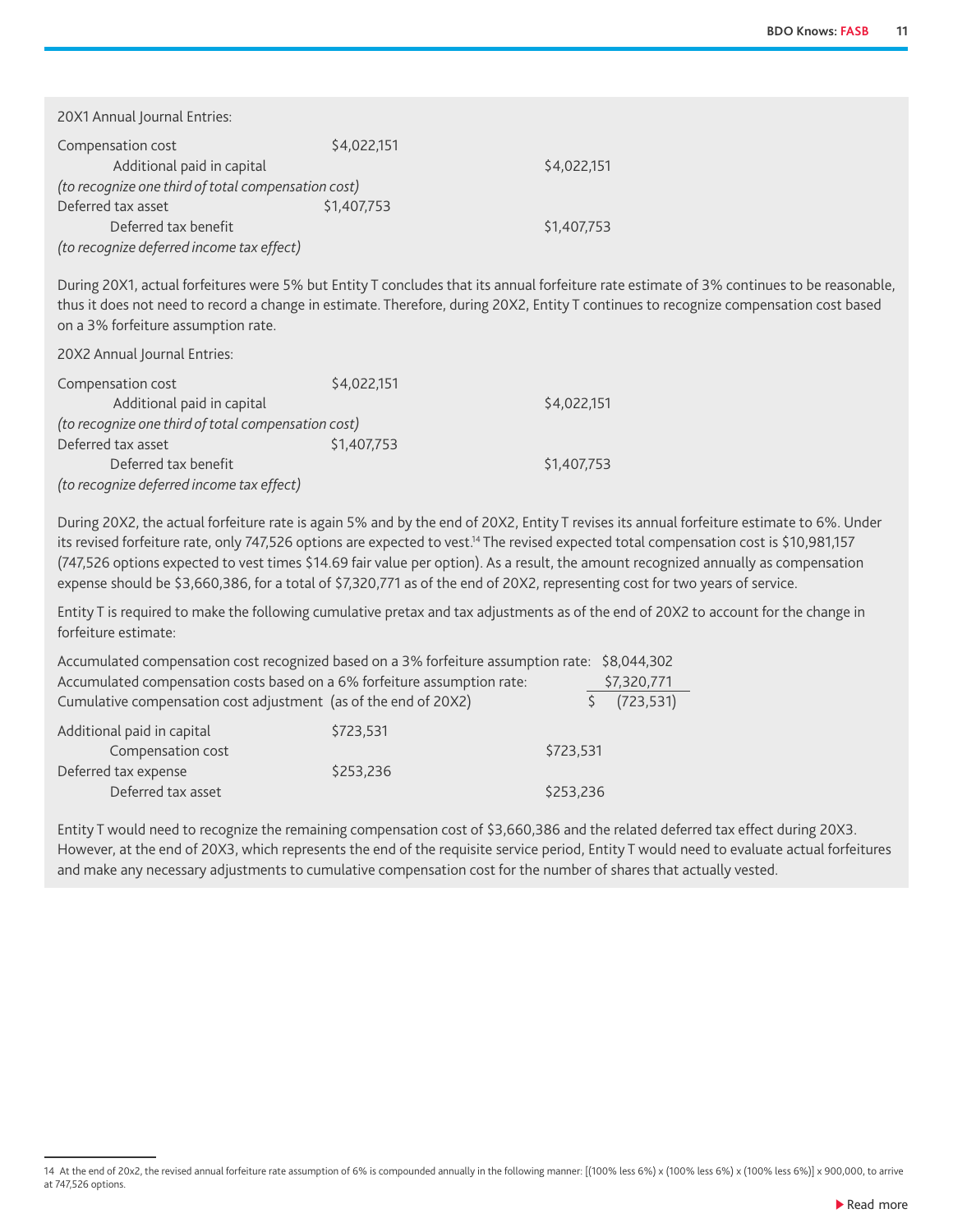#### EXAMPLE 7 - PRE-ASU ACCOUNTING

Entity C grants an award to an employee on 1/1/20X1, which contains a four-year service condition and two distinct performance conditions, all of which must be satisfied for the award to vest. At grant date, the four-year service condition is probable of achievement, but neither of the performance conditions is probable of achievement. Entity C estimates forfeitures as required under Topic 718 prior to adoption of ASU 2016-09.

#### **20X1**

Because neither of the performance conditions is considered probable of achievement, no compensation cost would be recognized for the first year.

#### **20X2**

Assume both performance conditions become probable of achievement on 1/1/20X2 (one year after the grant date), and Entity C estimates that both performance conditions will be achieved by the end of the second year. However, because both the service and two performance conditions must be satisfied in order for the awards to vest, the requisite service period would be four years as that is the longer of the explicit service period and the implicit service periods. Because the performance conditions are now probable of achievement, compensation cost will be recognized in the period of the change in estimate as the cumulative effect on current and prior periods of the change in the estimated number of awards for which the requisite service is expected to be rendered. Therefore, compensation cost for the first year will be recognized immediately at the time of the change in estimate for the awards for which the requisite service is expected to be rendered. The remaining unrecognized compensation cost for those awards would be recognized prospectively over the remaining requisite service period (20X2 through 20X4).15

#### **Q2.** *What is the new forfeiture accounting policy election provided by the ASU?*

A2. The ASU requires an entity to make an entity-wide accounting policy election to apply one of the following approaches:

- Estimate the number of awards that are expected to vest and base initial accruals of compensation cost on the estimate (consistent with existing guidance, as described above); or
- $\blacktriangleright$  Recognize the effect of forfeitures in compensation cost when they occur.

If electing to recognize forfeitures as they occur, an entity will recognize compensation cost for all awards granted, as if all will vest. If an award is forfeited before the completion of the requisite service period, the entity will reverse compensation cost previously recognized related to that award during the period the award is forfeited.

Awards with performance conditions will still be assessed at each reporting date to determine whether it is probable that the performance conditions will be achieved. In the case of an award containing both a service and one or more performance conditions, an entity that elects to account for forfeitures when they occur would assume that the service condition will be achieved when determining the initial amount of compensation cost to recognize once it becomes probable that the performance conditions will be achieved. That is, assuming the performance condition is probable of achievement, the entity would recognize compensation cost as service is provided with no adjustment for a forfeiture estimate and would adjust (i.e., reverse) compensation cost for actual forfeitures as they occur.

#### BDO OBSERVATION

Electing to recognize the effect of forfeitures as they occur will likely result in "front-loading" of compensation cost recognized in the income statement (or in the balance sheet to the extent that an entity capitalizes compensation cost). In other words, the effect of a forfeiture rate will no longer be spread over the requisite service period. Entities with a high rate of forfeitures which elect the option not to estimate will likely see more volatility in the income statement due to full recognition of compensation expense in the earlier part of an award's life, and reversal of such expense later in an award's life, as actual forfeitures occur.

<sup>15</sup> Example adapted from par. 718-10-55-76.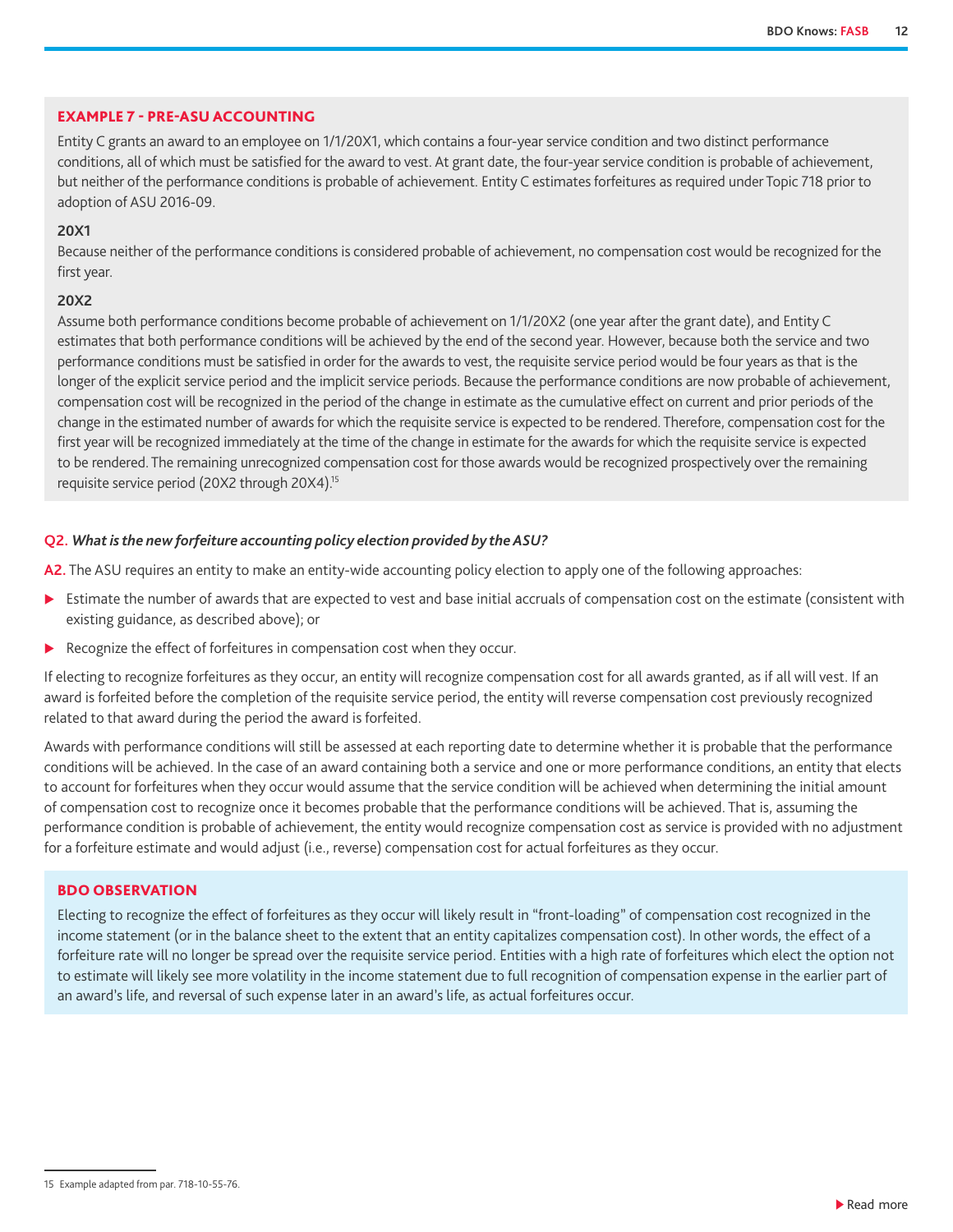#### EXAMPLE 8 – NO FORFEITURE ESTIMATION16

Assume the same fact pattern as in Example 6 above, except that Entity T has adopted the ASU and has elected to account for forfeitures as they occur instead of estimating forfeitures.

The compensation cost to be recognized over the requisite service period at  $1/1/20X1$  is \$13,221,000 (900,000  $\times$  \$14.69), and the compensation cost to be recognized (excluding the effect of forfeitures) during each year of the 3-year vesting period is \$4,407,000 (\$13,221,000 ÷ 3). Therefore, in 20X1, Entity T would recognize \$4,407,000 of compensation cost and a related deferred tax asset of \$1,542,450 (\$4,407,000 x 35%).Entity T records the following journal entries for 20X1 to recognize compensation cost and related deferred tax asset:

| Compensation cost    | \$4,407,000 |             |
|----------------------|-------------|-------------|
| APIC.                |             | \$4,407,000 |
| Deferred tax asset   | \$1,542,450 |             |
| Deferred tax benefit |             | \$1,542,450 |

During 20X1, 45,000 share options are forfeited; accordingly, Entity T remeasures compensation cost to reflect the effect of forfeitures when they occur and recognizes compensation cost for 855,000 (900,000 – 45,000) share options (net of forfeitures) at an amount of \$12,559,950 (855,000 × \$14.69) over the 3-year vesting period, or \$4,186,650 each year (\$12,559,950 ÷ 3). Therefore, Entity T reverses recognized compensation cost of \$220,350 (45,000 share options  $\times$  \$14.69  $\div$  3) to account for forfeitures that occurred during 20X1. Entity T records the following journal entries to recognize the effect of forfeitures during 20X1 and the related reduction in the deferred tax asset:

| APIC.                | \$220,350 |           |
|----------------------|-----------|-----------|
| Compensation cost    |           | \$220,350 |
| Deferred tax benefit | \$77.123  |           |
| Deferred tax asset   |           | \$77,123  |

As of January 1, 20X2, Entity T determines the compensation cost and related tax effects to recognize during 20X2. The journal entries for 20X2 to recognize compensation cost and related deferred tax benefit are as follows (excluding the effect of forfeitures in 20X2).

| Compensation cost    | \$4,186,650 |             |
|----------------------|-------------|-------------|
| APIC.                |             | \$4,186,650 |
| Deferred tax asset   | \$1.465.328 |             |
| Deferred tax benefit |             | \$1,465,328 |

In 20X2, 47,344 share options are forfeited (that is, 92,344 share options in total have been forfeited by 12/31/20X2); accordingly, Entity T would recognize compensation cost for 807,656 share options over the 3-year vesting period. On the basis of actual forfeitures in 20X1 and 20X2, Entity T should recognize a cumulative compensation cost of \$11,864,467 (807,656 x \$14.69) for the 3-year vesting period, or \$3,954,822 per year (\$11,864,467 ÷ 3 years). Therefore, Entity T reverses recognized compensation cost of \$231,828 (\$4,186,650 – \$3,954,822) for 20X1 and 20X2, or \$463,656 in total, to account for forfeitures that occurred during 20X1 and 20X2. Entity T records the following journal entries to recognize the effect of forfeitures during 20X2 and the related reduction in the deferred tax asset:

| APIC.                | \$463,656 |           |
|----------------------|-----------|-----------|
| Compensation cost    |           | \$463,656 |
| Deferred tax benefit | \$162,280 |           |
| Deferred tax asset   |           | \$162,280 |

Entity T follows the same approach in 20X3 as it applied in 20X2 to recognize compensation cost and related tax effects.

#### **Q3.** *How will the forfeiture accounting policy election be applied to dividend protected awards?*

**A3.** Certain awards allow employees to receive the dividends paid on the underlying equity shares while the option is outstanding. Topic 718 requires dividends (and dividend equivalents) paid to employees on the portion of an award that vests to be charged to retained earnings. If employees are not required to return the dividends (and dividend equivalents) received if they forfeit their awards, dividends (and equivalents) paid on instruments that do not vest must be recognized as additional compensation cost. The accounting for non-forfeitable

<sup>16</sup> Example adapted from par(s) 718-20-55-6 through 55-16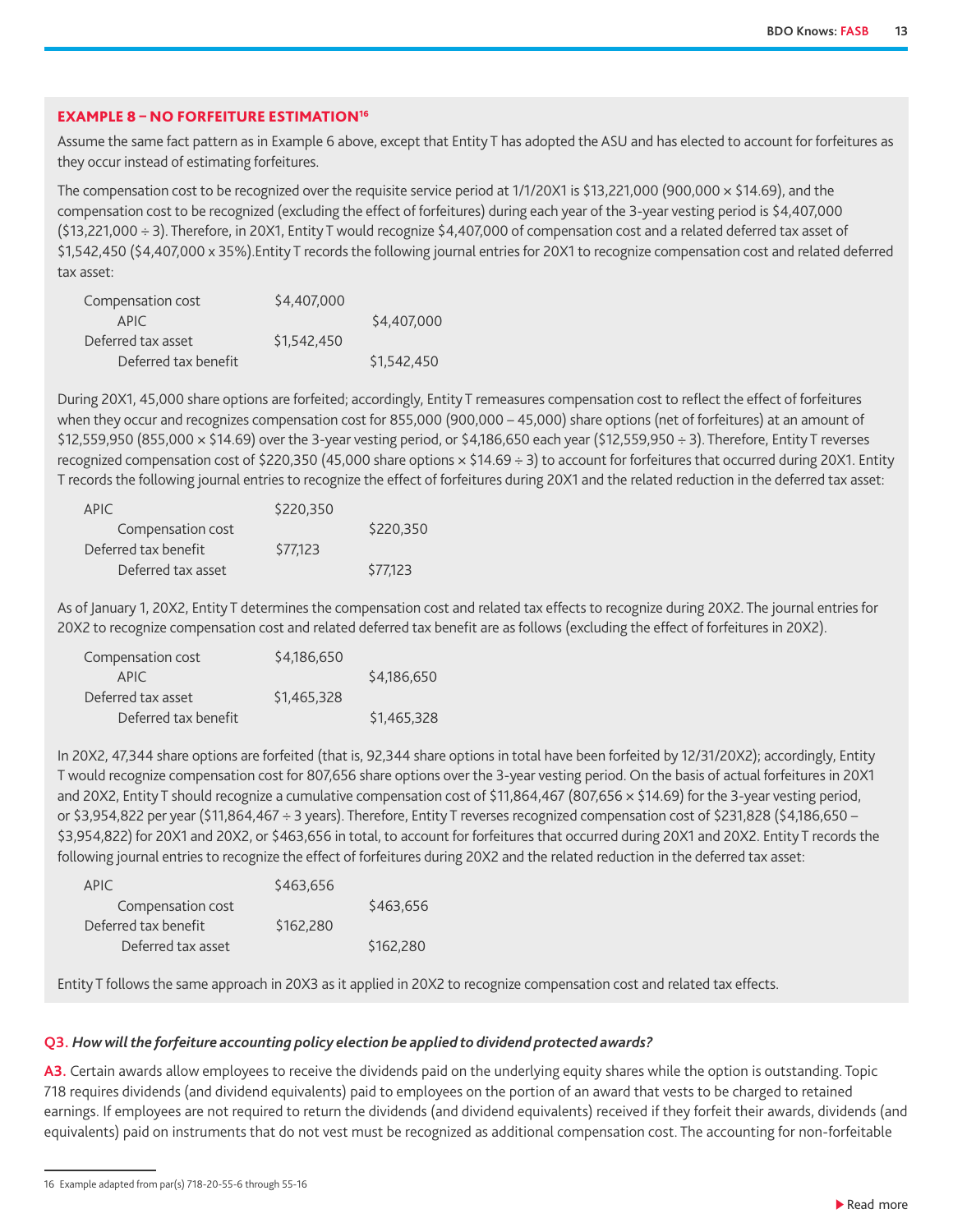dividends (and dividend equivalents) paid to holders of unvested awards depends on whether the awards will ultimately vest (i.e., charge to retained earnings) or be forfeited (i.e., recognize compensation expense).

If an entity's accounting policy is to estimate the number of awards expected to be forfeited, the entity's estimate of compensation cost for dividends (and dividend equivalents) paid on instruments that are not expected to vest must be consistent with its estimates of forfeitures. If the entity revises its forfeiture estimates (or actual forfeitures differ from previous estimates), it would reclassify dividends (and equivalents) from retained earnings into compensation cost in the period in which the change in estimate occurs.

#### **Q4.***How will the forfeiture accounting policy choice affect accounting for modifications of awards?*

**A4.** Topic 718 defines a modification as "a change in any of the terms or conditions of a share-based payment award," and requires modifications to be treated as if the original award is exchanged for a new award with equal or greater value.<sup>"</sup> Any incremental value from the modified award must be recognized as compensation cost. Generally, modifications can affect vesting conditions and/or the fair value of the award. To determine the incremental compensation cost, an entity must compare the fair value of the award immediately prior to modification to the fair value immediately after modification and also consider the vesting conditions before and after modification.

The ASU clarifies that when measuring the effect of a modification an entity must assess at the modification date whether the performance or service conditions of the original award are expected to be satisfied, regardless of whether its policy is to estimate forfeitures or account for them as they occur.<sup>"</sup> The expectation of whether or not the award will vest determines whether or not compensation cost is recognized under the original and modified terms, thereby determining the type of modification.

To quantify the effect of modifications, it is necessary to determine whether the award's original vesting condition (service and/or performance) is probable of being met immediately before the modification. If the original vesting condition is considered probable, the grant-date fair value continues to be recognized (subject to the forfeiture policy) and additional fair value (i.e., the incremental cost from modification) is measured by comparing the fair value of the modified award to the fair value of the original award immediately prior to the modification. Any incremental fair value or cost is recognized either immediately or over the remaining service periods, depending on the award's particular modification. If the original vesting condition is not probable of being met immediately before the modification, a new fair value measurement date is determined for the award and compensation cost to be recognized is based entirely on the fair value of the modified award (i.e., no portion of the grant-date fair value is recognized).

Subsequent to the measurement and recognition of incremental compensation cost, if any, an entity that has an accounting policy to account for forfeitures as they occur would apply that policy to the modified award.

#### **Q5.***How will the forfeiture accounting policy choice affect accounting for replacement awards issued in a business combination?*

**A5.** In business combination accounting, the acquirer must determine fair value of consideration transferred on the acquisition date, including fair value of any replacement awards. Therefore, the fair value of replacement awards pertaining to pre-acquisition service must be recognized, subject to forfeiture estimate, through goodwill as a component of the consideration exchanged for an acquired business (i.e., a component of the purchase price). The ASU does not change this requirement, regardless of the acquirer's forfeiture accounting policy. That is, an acquirer must estimate forfeitures related to the portion of *nonvested* replacement awards included in the purchase price, even when its forfeiture accounting policy is to account for forfeitures when they occur.<sup>2</sup> Any subsequent change in estimate of the forfeiture rate of the replacement awards should be reflected in the period in which the change occurs. That is, subsequent changes in estimate are not recorded as an adjustment to the consideration transferred at acquisition date.

Under the ASU, an entity that adopts an accounting policy to account for forfeitures as they occur should recognize the value of compensation cost related to estimated forfeitures and thus excluded from consideration transferred over the postcombination requisite service period. It would then reverse the compensation cost for any actual forfeitures in the period they occur. An entity that estimates forfeitures would not have to recognize such excluded costs because the initial exclusion of those costs upon acquisition date is consistent with its policy of reducing compensation cost for estimated forfeitures each accounting period.

<sup>17</sup> However, when vesting is not considered probable of achievement based on the award's original terms, the grant-date fair value is no longer relevant and a new fair value is recognized and attributed to compensation cost if vesting is considered probable under the revised terms.

<sup>18</sup> Par. 718-20-35-3A

<sup>19</sup> Vesting conditions affect recognition (through income statement or goodwill, as the case might be) rather than fair value measurement of an award.

<sup>20</sup> Par. 805-30-55-11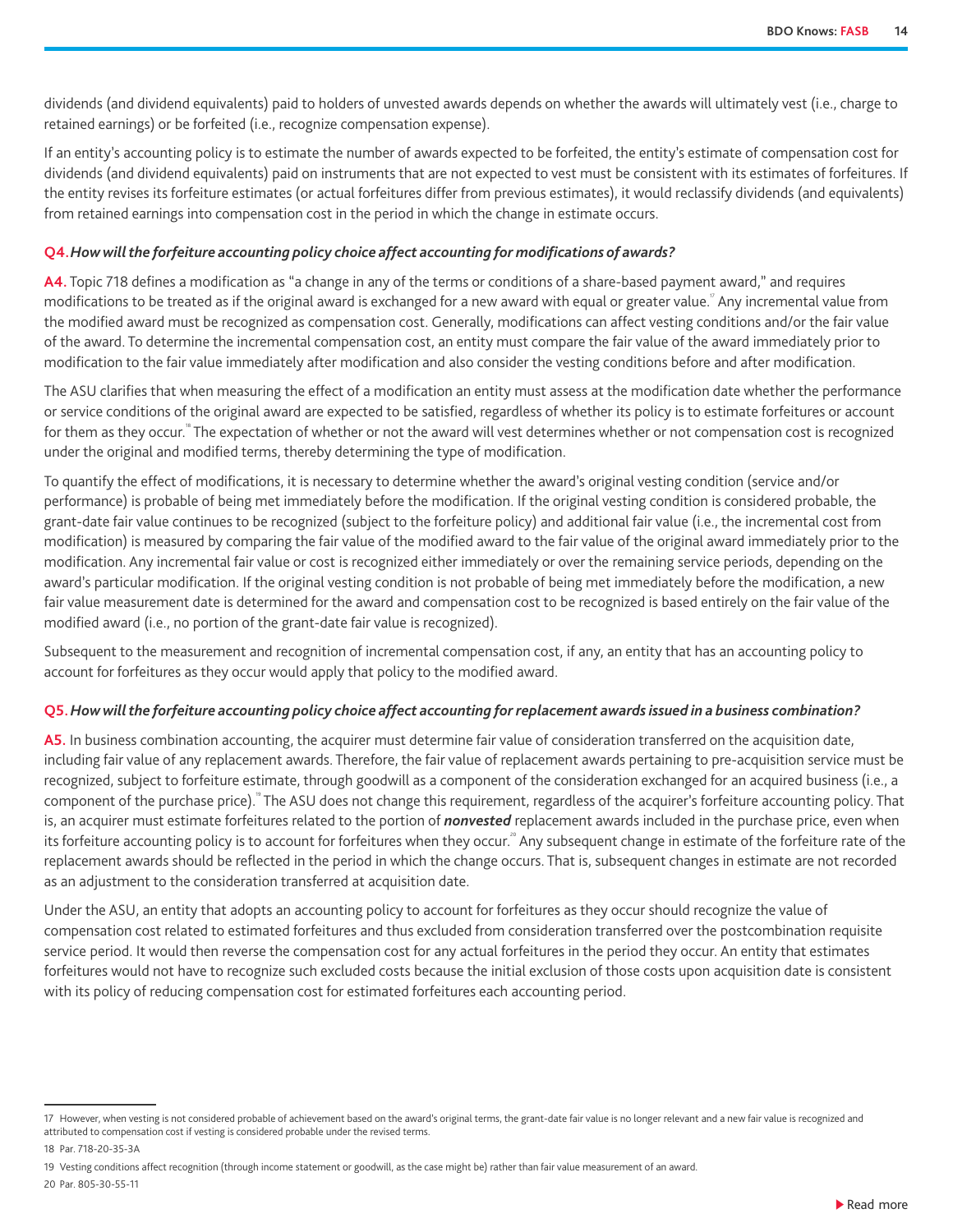#### EXAMPLE 9 - BUSINESS COMBINATION

On 12/31/20X1, Entity Z acquires Entity E, at which date Entity E has outstanding restricted stock awards with two years of the requisite service period remaining. Upon acquisition, Entity Z (the surviving entity) replaces the unvested award with a similar award of Entity Z having total fair value of \$1,200 as of the acquisition date. Entity Z has a policy to account for forfeitures as they occur. The portion of the replacement award attributed to precombination service is estimated at \$400 before consideration of expected forfeiture.

For purposes of the business combination accounting, Entity Z estimates total forfeitures of 10% over the two year period, therefore the portion of the unvested replacement award's fair value included in consideration exchanged is \$360 (\$400 x 90%). Inclusion of this amount in consideration exchanged directly impacts the acquisition accounting, specifically the amount of goodwill recorded.

The difference between the grant date fair value of the award and the amount included in consideration exchanged, or \$840 (\$1,200- \$360) is recognized as compensation cost in the post-acquisition period, over the remaining requisite service period. Entity Z will recognize forfeitures in the postcombination periods as they occur.

#### **Q6.** *How will the new forfeiture accounting policy choice impact earnings per share (EPS) calculations under Topic 260 Earnings Per Share?*

**A6.** An entity that accounts for forfeitures as they occur would not estimate forfeitures for purposes of calculating EPS because it does not estimate forfeitures for purposes of determining compensation cost under Topic 718. Similarly, an entity that has a policy to estimate forfeitures must use consistent estimates for purposes of calculating EPS and for determining compensation cost.<sup>2</sup> Therefore, net income (the numerator) will be impacted by the forfeiture accounting policy choice as a policy to account for forfeitures as they occur would generally result in front-loading compensation cost, thereby reducing after-tax net income in early periods and reversing compensation cost in later periods as forfeitures occur. This will impact basic and diluted EPS calculations.

However, the calculation of incremental shares (the denominator in diluted EPS) from outstanding share options and similar share-based awards would not be affected by the forfeiture accounting policy. That is, Topic 260 requires that employee equity share options, nonvested shares, and similar equity instruments granted to employees be treated as potential common shares in computing diluted EPS. Diluted EPS is based on the actual number of options or shares granted and not yet forfeited regardless of the entity's accounting policy for forfeitures, unless doing so would be antidilutive. $2^2$ 

Topic 260 requires allocation of undistributed earnings (net income less dividends paid to holders of common stock and other participating securities) to all share-based payment awards outstanding during the period for purposes of calculating EPS under the two-class method.<sup>2</sup> An entity that accounts for forfeitures as they occur would include in the allocation of undistributed earnings those awards which were outstanding but which were forfeited during the period. An entity that has a policy to estimate forfeitures would include awards outstanding during the period for which the requisite service period is not expected to be rendered.

Further, under the two-class method, nonrefundable dividends on outstanding awards for which the requisite service period is not expected to be completed (under a policy to estimate) or which are actually forfeited (under a policy not to estimate) should not be included in the earnings allocation when computing EPS. This is to avoid "double-counting" nonrefundable dividends as both compensation in earnings and in earnings allocation (as dividends paid), which would understate undistributed earnings available to common shares and thus EPS on common stock.

Paragraphs 260-10-55-76A through 55-76D provide an example which illustrates this concept.

#### **Q7.** *What are the transition requirements related to the new forfeiture accounting policy election?*

A7. An entity that elects a policy to account for forfeitures as they occur as permitted by the ASU should apply the policy change on a modified retrospective basis through an adjustment to opening retained earnings in the period of adoption. Prior comparative periods should not be restated. If an entity early adopts the ASU in any interim period, the adjustment must be recognized and measured as of the beginning of the annual period that includes that interim period. Similarly, an entity should record any related deferred tax effects, net of a valuation allowance, through an adjustment to opening retained earnings in the adoption period.

The cumulative effect adjustment will reflect the difference between cumulative compensation recognized to date, and cumulative compensation that would have been recognized if the entity had not estimated forfeitures, but instead had recognized actual forfeitures

<sup>21</sup> Par. 260-10-45-68B

<sup>22</sup> Par. 718-10-45-1

<sup>23</sup> Par. 260-10-45-68B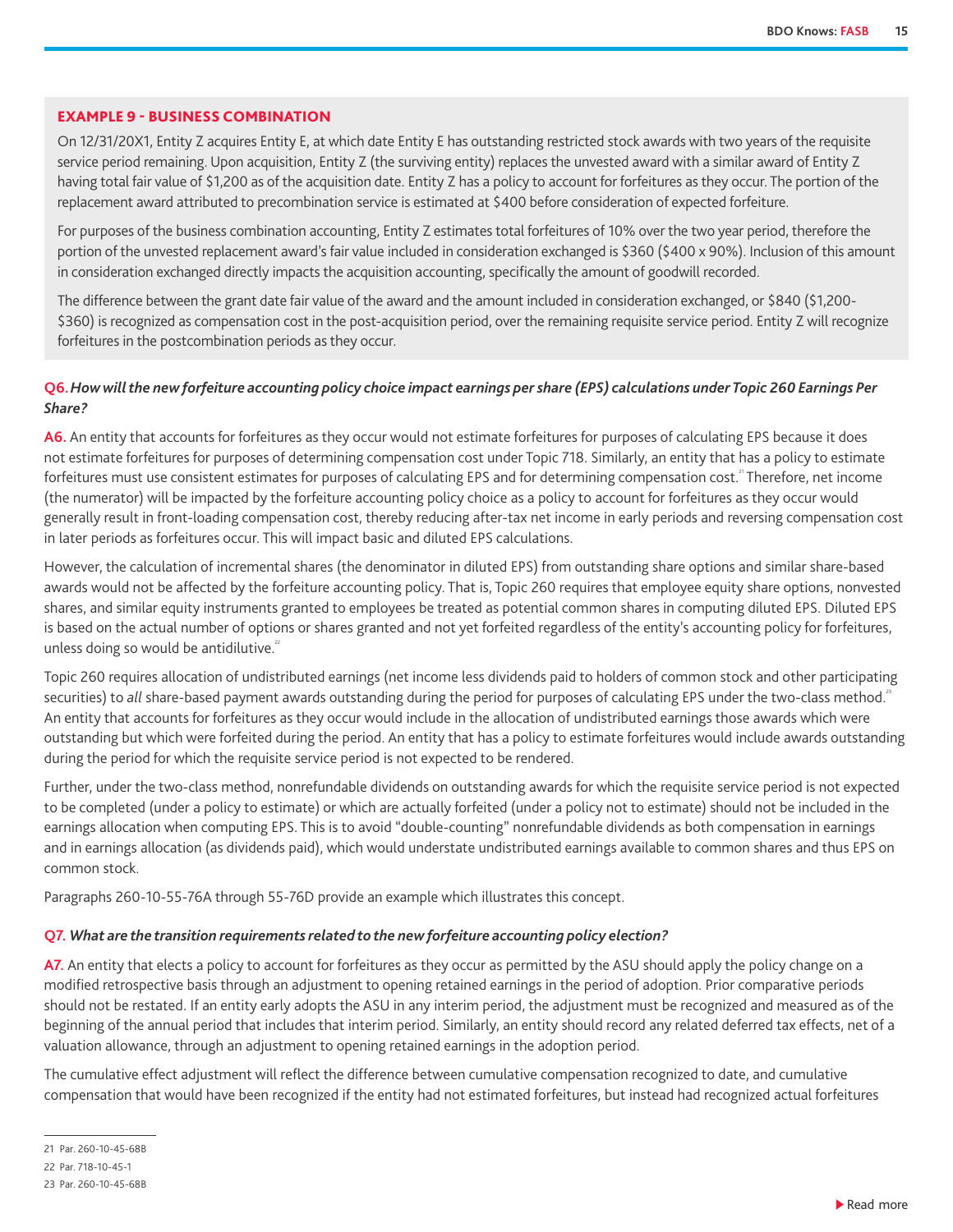<span id="page-15-0"></span>for all awards outstanding as of the beginning of the period of adoption. That is, an entity would look back to grant-date fair value of each award and compute the cumulative proportional compensation that would have been recognized without using a forfeiture estimate but considering actual forfeitures each period through the beginning of the period in which the change is adopted.

If an entity has a policy of capitalizing a portion of compensation cost (e.g., to inventory or construction-in-process), the cumulative effect adjustment should be allocated between opening retained earnings and affected net assets as appropriate.

#### EXAMPLE 10 - FORFEITURE POLICY TRANSITION

Entity F issues 20 non-qualified stock options to employees on 1/1/20X1, which will cliff vest in four years. The grant date fair value of each option is \$5,000. Entity F expects annual forfeitures of 10%.

Actual forfeitures for years 20X1 and 20X2 were 5% each, however, assume the original estimate is considered reasonable so there is no need to account for a change in estimate as of 20X2. Entity F's tax rate is 40% (applicable statutory federal plus state rate), and Entity F has not recorded a valuation allowance on its deferred tax assets.

F adopts ASU 2016-09 in the first quarter of 20X3, and elects to account for forfeitures as they occur and will thus no longer estimate forfeitures. Compensation cost that has been recognized to date as of 12/31/20X2, based on estimated annual forfeitures of 10%, adjusted to reflect actual forfeitures of 5% in 20X1 and 20X2, is \$29,525. Compensation cost that would have been recognized had Entity F accounted for actual forfeitures of 5% each for years 20X1 and 20X2 is \$45,000.

Entity F would record the following entries on 1/1/20X3 to reflect adoption of the ASU and its new accounting policy election not to estimate forfeitures:

|            | Opening retained earnings | \$15,475 (45,000-29,525) |          |
|------------|---------------------------|--------------------------|----------|
|            | APIC.                     |                          | \$15,475 |
| <b>DTA</b> |                           | \$6,190 (15,475 x 40%)   |          |
|            | Opening retained earnings |                          | \$6,190  |

#### **Q8.** *What disclosures are required upon adoption of a new forfeiture accounting policy?*

**A8.** As noted above, in the first interim and annual period of adoption, an entity must disclose both the nature of and reason for the change in accounting principle, and the cumulative effect of the change on retained earnings or other components of equity or net assets as of the beginning of the period of adoption.

The ASU adds a new ongoing requirement whereby an entity must disclose its forfeiture accounting policy (i.e., estimation or recognition upon actual forfeiture). The ASU also expands the existing requirement to disclose certain metrics of options (or share units) outstanding and currently exercisable (or convertible) such that the disclosure requirement applies also to unvested share options for which the requisite service period has not been rendered but that are expected to vest based on the achievement of a performance condition, if an entity accounts for forfeitures when they occur.<sup>24</sup>

#### **ACCOUNTING FOR STATUTORY TAX WITHHOLDING REQUIREMENTS**

#### **Q1.** *What is a net-settlement feature and how is it accounted for under current guidance?*

**A1.** Many jurisdictions have laws that require an employer to withhold tax on share-based payment awards upon vesting and/or exercise of the awards. A common feature to satisfy this requirement is to allow/require net-settlement whereby an employer repurchases shares issued upon exercise of options (or the vesting of nonvested shares), with any payment due employees withheld to meet the employer's statutory withholding requirements resulting from the exercise.<sup>25</sup> Net-settlement applies to supplemental taxable income, i.e., taxable wages triggered by share-based payment awards. Previous guidance requires awards to be classified as liabilities if the amount withheld, or which may be withheld at the employee's discretion, exceeds the minimum statutory requirement. Awards classified as liabilities must be remeasured at fair value at the end of each reporting period.

Because jurisdictions vary widely in terms of the required withholding rates and amounts, it can often be difficult to determine what constitutes the minimum level of statutory withholding. Furthermore, in some jurisdictions such as China, employers are required to withhold and pay employees' taxes while employees are not required to file income tax returns. Situations such as these led to economically

<sup>25</sup> Paragraph 718-10-25-18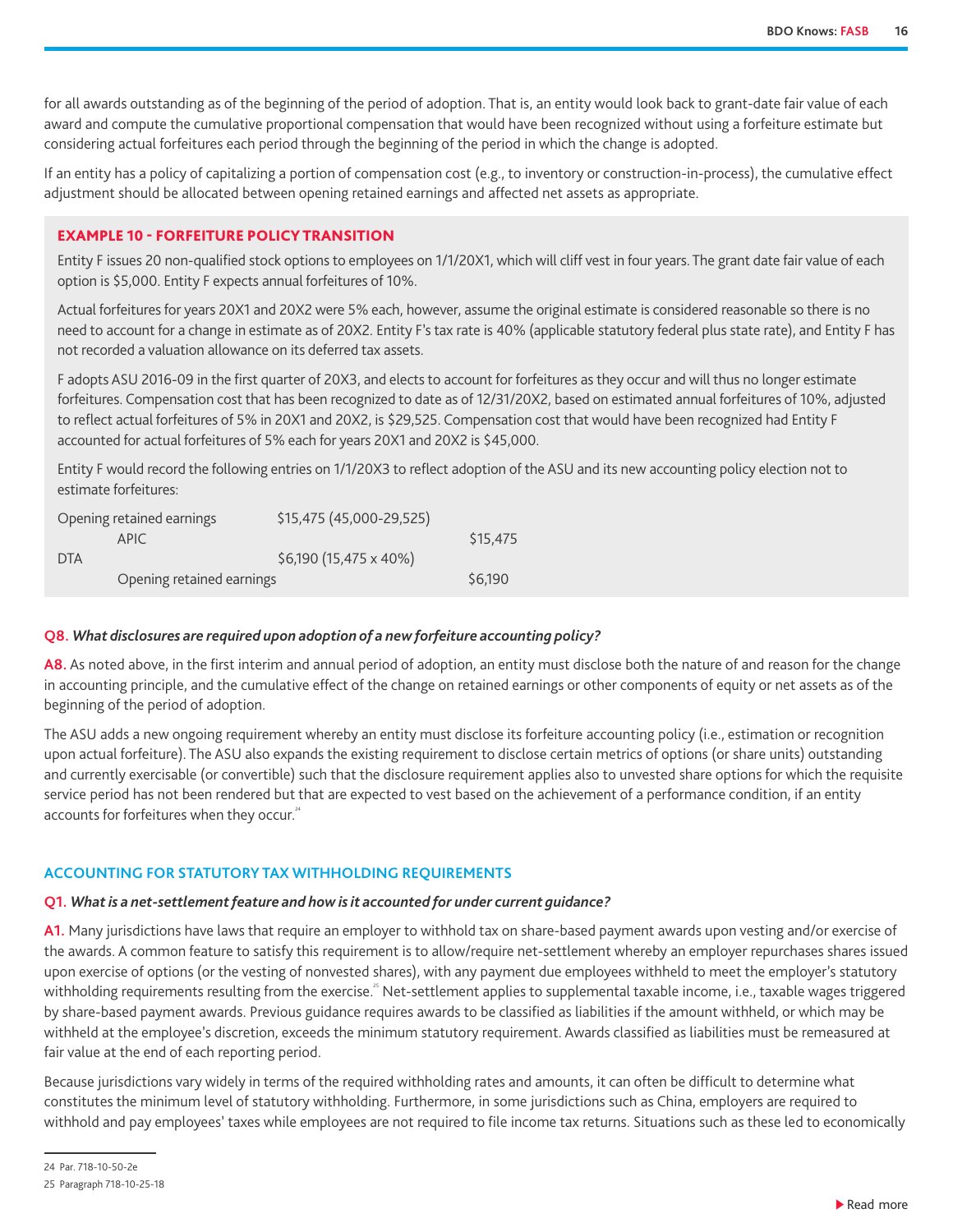similar awards granted in different jurisdictions being classified differently on the balance sheet, and in the case of liability classification, resulted in recurring valuation work and income statement volatility.

#### **Q2.** *What are the new requirements for net-settlement features to avoid liability classification?*

A2. The ASU increases the allowable statutory tax withholding threshold to qualify for equity classification from the minimum statutory withholding requirements up to the maximum statutory tax rate in the applicable jurisdiction(s). In other words, a partial cash-settlement for withholding tax would not by itself require liability-classification provided the amount withheld does not exceed the maximum statutory tax rate for an employee in the applicable jurisdiction(s). An entity should determine the maximum individual statutory tax rates based on the relevant tax authority (or authorities, for example, federal, state, and local), including the employee's share of payroll or similar taxes, as provided in tax law, regulations, or the authority's administrative practice. The amount withheld cannot exceed the maximum statutory rates in applicable jurisdictions.

This exception to liability classification due to withholding tax is only available when the employer has a statutory obligation to withhold taxes on the employee's behalf. In the U.S. jurisdiction, the income the employee earns as a result of the award must be considered "supplemental taxable income or wages" under the Internal Revenue Code in order for a statutory obligation to withhold to be present. Disqualified dispositions of incentive stock options (ISOs) are not considered supplemental income for withholding tax purposes, and therefore impose no withholding requirement, although the employee is subject to income tax on disqualified dispositions.

#### BDO OBSERVATION

This exception is intended to apply by using a single maximum rate in a jurisdiction as a "ceiling" on withholding tax. The amount withheld is not limited to the highest tax rate paid by the specific award grantee but instead is limited to the maximum tax rate in the applicable jurisdiction (e.g., federal, state, local), even if that rate exceeds the highest rate that may apply to the specific award grantee. Therefore, an entity would only need to determine one maximum rate in each jurisdiction.

#### **Q3.** *Can existing plans or awards be modified to conform an existing net-settlement feature to the new accounting principle without triggering modification accounting?*

**A3.** Yes. The FASB staff has informally indicated that if a share-based compensation plan or award is amended to allow for a greater withholding pursuant to the recent amendment, the staff does not view this as a modification under Topic 718. The staff cautioned that this opinion should not be applied more broadly by analogy to other circumstances. That is, other non-substantive changes to a plan or award could in fact result in a modification. For example, if an entity added a net-settlement provision where one did not previously exist, it would need to determine whether modification accounting is required.

#### BDO OBSERVATION

The FASB has a separate project on its agenda to examine the scope of modification accounting in Topic 718. The FASB tentatively decided in October 2016 that an entity should not apply modification accounting under Topic 718 on stock compensation if the change to an award does not affect the total current fair value (or total calculated value or total intrinsic value, if such an alternative measurement method is used), vesting requirements, or classification of the award. A proposed ASU is expected in the near future.

#### **Q4.** *What are the transition requirements related to accounting for statutory tax withholding requirements?*

**A4.** The amendments to accounting for statutory tax withholding requirements should be applied using a modified retrospective transition method by means of a cumulative-effect adjustment to equity as of the beginning of the period in which the guidance is adopted. Prior comparative periods should not be restated. If an entity early adopts the ASU in any interim period, the adjustment must be recognized and measured as of the beginning of the annual period that includes that interim period. Similarly, an entity should record any related deferred tax effects from a cumulative-effect pretax adjustment, net of a valuation allowance, through an adjustment to opening retained earnings in the adoption period.

The cumulative effect adjustment will reflect the difference between cumulative compensation cost recognized to date under liability classification, and cumulative compensation cost that would have been recognized as if the award had been equity-classified on its grant date using the same forfeiture rate assumption used to recognize compensation to date (i.e., grant-date fair value should be weighted proportionally to reflect requisite service provided to date and the forfeiture rate assumption). The amendments may only be applied to outstanding awards that have not been settled at the date of adoption.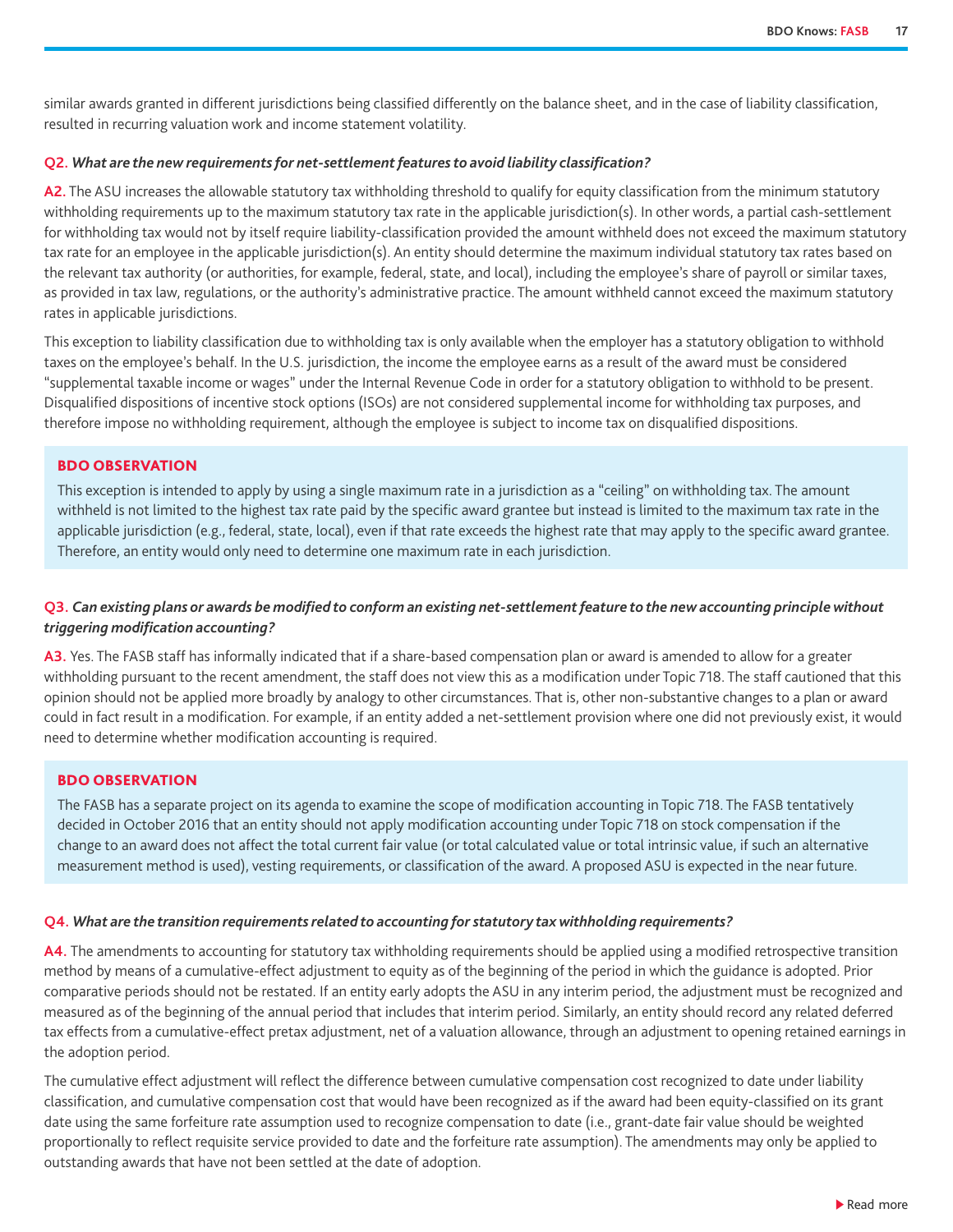<span id="page-17-0"></span>In the first interim and annual period of adoption, an entity must disclose both the nature of and reason for the change in accounting principle, and the cumulative effect of the change on retained earnings or other components of equity or net assets as of the beginning of the period of adoption.

#### EXAMPLE 11 - STATUTORY WITHHOLDING TRANSITION

On 1/1/X4, Entity W issued restricted (non-vested) shares to CEO, which will cliff vest in four years. Grant date fair value was \$800. Entity W withholds shares to satisfy CEO's income tax withholding requirement, but withholds shares with fair value exceeding the minimum statutory rate, but below the maximum statutory rate. Based on the above, Entity W classified CEO's award as a liability for the years ended 12/31/X4 and 12/31/X5, reporting them at fair value at each reporting date. The liability was valued at \$1,000 as of 12/31/X5.

Entity W early adopts ASU 2016-09 for the year ended 12/31/X6. No portion of compensation cost is capitalized; no forfeitures are expected or occur. Entity W's tax rate is 40% (applicable statutory federal plus state rate). Entity W has not recorded a valuation allowance on its deferred tax assets.

Total compensation recorded to date under liability classification is \$500 (\$400 grant date FV + \$100 incremental FV (\$200/4 x 2 years)). Total compensation that would have been recorded to date under equity classification is \$400 (\$800/4 x 2 years).

Entity W records the following journal entries to reflect the cumulative effect adjustment as of 1/1/20X6:

| RSU liability             | \$500              |
|---------------------------|--------------------|
| Opening retained earnings | \$100              |
| <b>APIC</b>               | \$400              |
| Opening retained earnings | \$40 (\$100 x 40%) |
| Deferred tax asset        | \$40               |

#### BDO OBSERVATION

When both classification of outstanding awards and the forfeiture accounting policy change concurrently upon adoption of the ASU, the cumulative effect adjustment of the classification change should be determined based on the forfeiture assumption rate as originally used (i.e., an adjustment to remove the impact of fair value remeasurement). The cumulative effect adjustment due to changing the forfeiture policy is then determined by comparing the re-determined cumulative compensation cost under equity classification to the cumulative compensation cost that would be recognized under an accounting policy to recognize forfeitures when they occur.

#### **CLASSIFICATION OF EMPLOYEE TAXES PAID ON THE STATEMENT OF CASH FLOWS WHEN AN EMPLOYER WITHHOLDS SHARES FOR TAX-WITHHOLDING PURPOSES**

#### **Q1.** *How will cash paid to a tax authority by an employer when shares are withheld from an employee's award for tax-withholding purposes be presented in the statement of cash flows?*

**A1.** The amendments clarify that an employer should classify cash paid to a taxing authority when directly withholding equivalent shares for tax withholding purposes as a financing activity because it is considered similar to a share repurchase. Previous guidance did not specify cash flow classification of this type of transaction, resulting in diversity in practice. All other employer withholding taxes on compensation transactions and other events that enter into the determination of net income (e.g., employment, withholding, exercise, etc.) continue to be presented within operating activities.

#### **Q2.** *What are the transition requirements related to the tax withholding payment cash flow presentation provisions of the ASU?*

**A2.** An entity should apply the amendments related to the presentation of these taxes paid on the statement of cash flows retrospectively. That is, all prior comparative periods should be restated.

In the first interim and annual period of adoption, an entity must disclose the nature of and reason for the change in accounting principle and the effect of the change on prior periods retrospectively adjusted. This disclosure would be included either in the supplementary notes to the statement of cash flows or in the disclosure describing the impact of new accounting principles.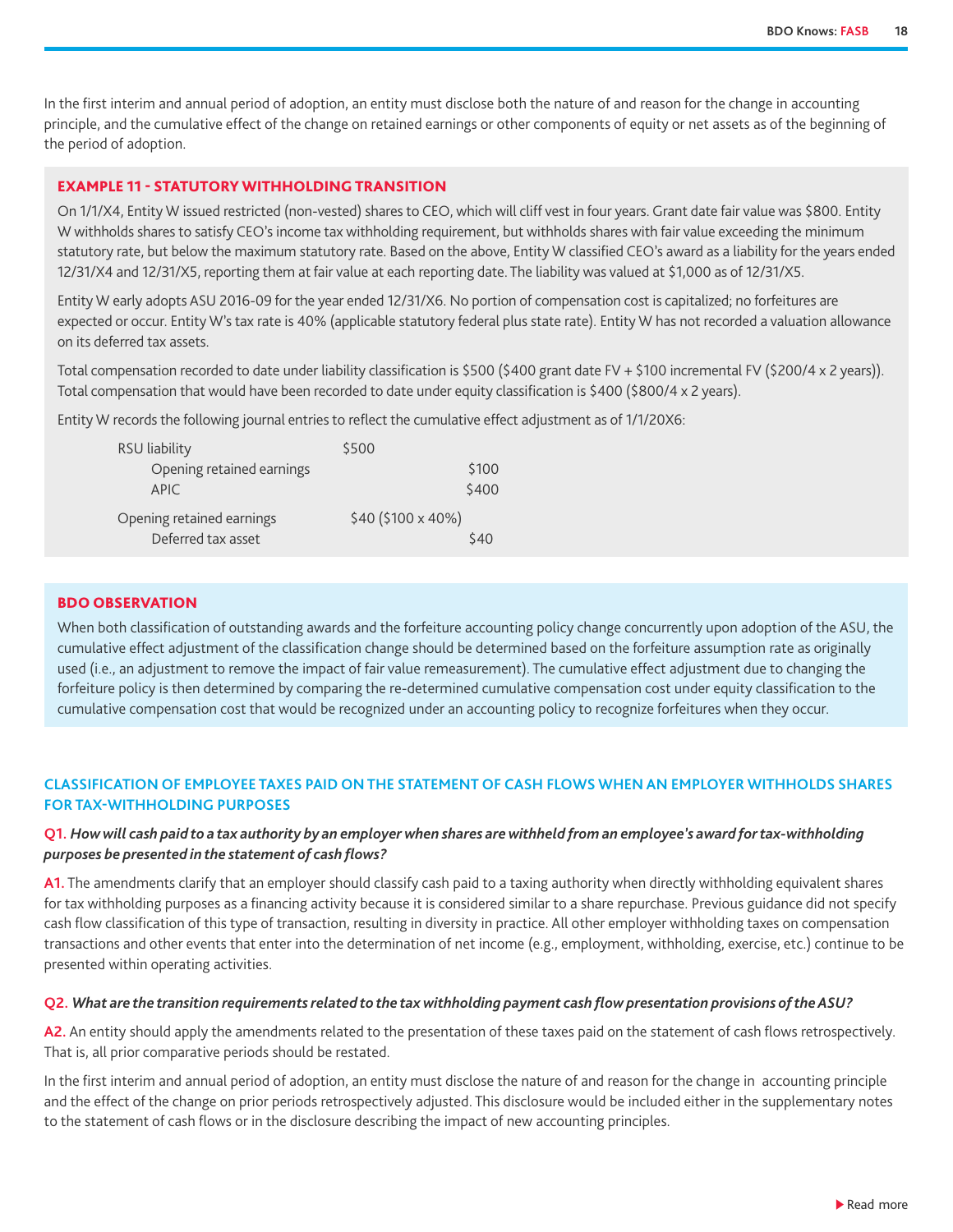#### <span id="page-18-0"></span>**PRIVATE COMPANY PRACTICAL EXPEDIENT – EXPECTED TERM**

#### **Q1.** *What is expected term and how is it used in Topic 718?*

**A1.** In the absence of observable market prices, the fair value of a share-based payment award is determined using a valuation technique that takes into account the expected *term* of the award. Expected term (also referred to as *estimated life*) is the estimated period of time that a share-based payment award will be outstanding, assuming it vests. In other words, it is the period of time from the service inception date to the date of expected exercise or other expected settlement. The expected term of the award must take into account both the contractual term of the option and the effects of employees' expected exercise and post-vesting employment termination behavior. In a closed-form valuation model such as Black-Scholes, the expected term is an assumption used in (or input to) the model, while in a lattice valuation model, the expected term is an output of the model, which provides further explanation of the expected term in the context of a lattice model.

#### **Q2.** *What is the new practical expedient regarding expected term and what entities are eligible to apply it?*

A2. The ASU permits a *nonpublic entity*, as defined by Topic 718,<sup>26</sup> to make an accounting policy election to use a practical expedient to estimate the expected term for all awards with performance or service conditions. If elected, the practical expedient must be applied to all qualifying equity- and liability-classified awards.

For an award with a service condition, the new guidance allows an entity to establish the expected term as the midpoint between the requisite service period and the contractual term. For an award with a performance condition, an assessment should be made at grant date to determine whether it is probable that the performance condition will be achieved. If it is probable, the expected term is the midpoint between the requisite service period and the contractual term. If it is not probable, the expected term depends on whether a service period is explicitly stated or implied. If explicitly stated, the expected term is the midpoint between the requisite service period and the contractual term; otherwise the expected term is the contractual term.

The practical expedient is only available for a share option or similar award that has all of the following characteristics:

- a) The share option or similar award is granted at the money
- b) The employee has only a limited time to exercise the award if the employee terminates service after vesting (typically 30-90 days)
- c) The employee can only exercise the award (cannot sell or hedge the award), and
- d) The award does not contain a market condition.

For liability-classified awards, the estimate of the expected term must be updated at each reporting date to reflect the loss of time value and any changes in the assessment of whether a performance condition is probable of being achieved.

#### BDO OBSERVATION

Although the expected term practical expedient provided to private companies is similar in some ways to the SEC's simplified method provided in SAB 110, it is not completely identical. During the proposal stage, the FASB received feedback from stakeholders indicating that the eligibility requirements for an entity to apply the SEC's simplified method may not be met by many private companies. Thus, the FASB designed its practical expedient such that it would be more widely applicable to private companies.

Additionally, the SEC's simplified method is permitted for entities that do not have sufficient historical data to objectively support an estimate of the expected term. Entities should use this method only until such time that they can make an objective estimate. In contrast, the new private company expedient under the ASU is available on an ongoing basis for all private companies.

#### **Q4**. *What are the transition requirements related to the expected term practical expedient?*

**A4.** If an entity elects to apply the practical expedient for estimating expected term, it should apply the amendments prospectively. That is, it should apply the practical expedient to all fair value measurements related to share-based payment awards, both equity- and liabilityclassified, granted after the date of adoption. If an entity early adopts the ASU in any interim period, the adjustment must be reflected as of the beginning of the annual period that includes that interim period. In the first interim and annual period of adoption, an entity must disclose the nature of and reason for the change in accounting principle.

An entity that has only debt securities trading in a public market (or that has made a filing with a regulatory agency in preparation to trade only debt securities) is a nonpublic entity.

<sup>26</sup> Topic 718 defines a "nonpublic entity" as any entity other than one that meets any of the following criteria: a) has equity securities that trade in a public market either on a stock exchange (domestic or foreign) or in an over-the-counter market, including securities quoted only locally or regionally; b) makes a filing with a regulatory agency in preparation for the sale of any class of equity securities in a public market, or c) is controlled by an entity covered by the preceding criteria. It should be noted that this definition differs slightly from the ASC Master Glossary definition of "public business entity," which is the definition used to determine the effective date of the ASU.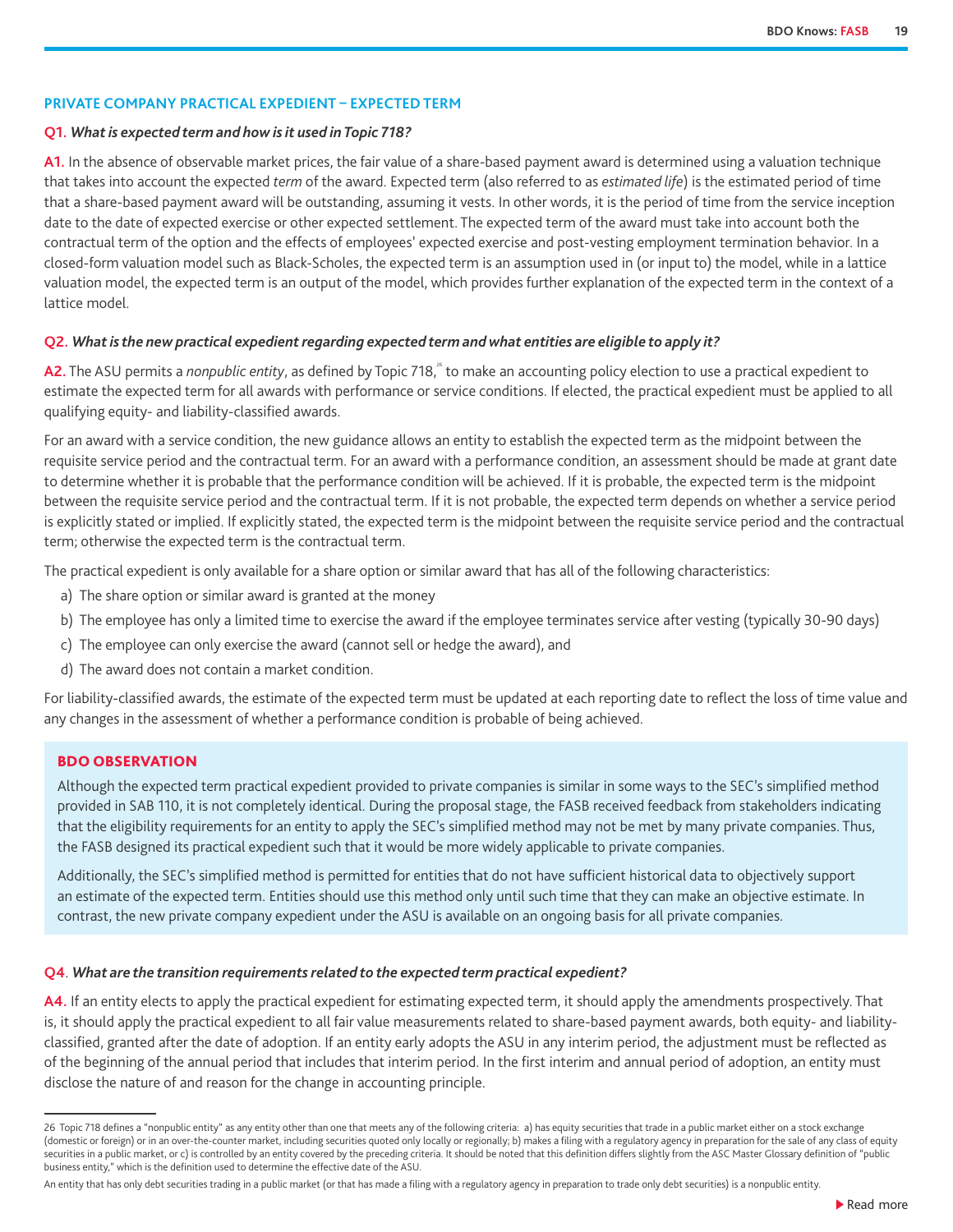#### <span id="page-19-0"></span>**PRIVATE COMPANY ACCOUNTING ELECTION – INTRINSIC VALUE**

#### **Q1.** *What is intrinsic value and how does it differ from fair value?*

**A1.** Topic 718 defines intrinsic value and fair value as follows:

- ▶ *Intrinsic value* The amount by which the fair value of the underlying stock exceeds the exercise price of an option. For example, an option with an exercise price of \$20 on a stock whose current market price is \$25 has an intrinsic value of \$5. (A nonvested share may be described as an option on that share with an exercise price of zero and the fair value and the intrinsic value of such an option are the same)
- ▶ *Fair value* The amount at which an asset (or liability) could be bought (or incurred) or sold (or settled) in a current transaction between willing parties, that is, other than in a forced or liquidation sale.

Because intrinsic value is based upon inputs that are generally known (the fair value of underlying stock and the exercise price of the award), it is generally easier to determine, particularly for private companies' whose stock is not regularly traded. Fair value of an award, on the other hand, is more judgmental and complex, and often requires involvement of specialists and the use of a stock option valuation method.

#### **Q2.** *What is the accounting election regarding intrinsic value and what entities are eligible to apply it?*

**A2.** The ASU permits a *nonpublic entity*, as defined by Topic 718, to make a one-time accounting policy election to switch from measuring all liability-classified awards at fair value to intrinsic value. The related transition provisions do not require the entity to evaluate whether the change in accounting policy is preferable under Topic 250.<sup>2</sup> If an entity elects the alternative, it would apply it to all existing and future measurements of liability-classified awards.

#### BDO OBSERVATION

It is important to note that this accounting alternative is a one-time election. That is, upon adoption of the ASU, an entity must determine whether or not it will apply the alternative.

#### **Q3.** *What are the transition requirements related to the intrinsic value accounting alternative?*

**A3.** If an entity elects to apply the accounting alternative to measure liability-classified awards at intrinsic value, it should be applied using a modified retrospective transition method by means of a cumulative-effect adjustment to equity as of the beginning of the period in which the guidance is adopted. Prior comparative periods should not be restated. If an entity early adopts the ASU in any interim period, the adjustment must be recognized and measured as of the beginning of the annual period that includes that interim period.

The cumulative effect adjustment will effectively adjust the carrying value of all liability-classified awards to intrinsic value as of the adoption date, with the difference between the fair value and intrinsic value recognized in opening retained earnings of the adoption period. Similarly, an entity should record any related deferred tax effects, net of a valuation allowance, through an adjustment to opening retained earnings in the adoption period.

In the first interim and annual period of adoption, an entity must disclose both the nature of and reason for the change in accounting principle, and the cumulative effect of the change on retained earnings or other components of equity or net assets as of the beginning of the period of adoption.

#### **ELIMINATION OF THE INDEFINITE DEFERRAL IN TOPIC 718**

#### **Q1.** *What guidance was deferred, and why has the FASB removed that deferral?*

**A1.** Paragraphs 718-10-35-10 through 35-13 require application of other GAAP when the rights conveyed by a freestanding financial instrument (as defined) are no longer dependent on the holder being an employee. This guidance was indefinitely deferred by FAS 123R-1 (codified in paragraph 718-10-65-1). The ASU has removed that deferral, as well as paragraph 718-10-35-13, thus making the guidance in paragraphs 718-10-35-10 through 35-12 effective upon adoption of the ASU.

#### **Q2.** *What are the implications of eliminating the indefinite deferral?*

**A2.** Removing the indefinite deferral is generally not expected to cause changes since reporting entities already applied that guidance by analogy despite the indefinite deferral provision. As explained in paragraph BC32 of the Basis for Conclusions, the amendments do not change GAAP that is currently effective. Because there is no expected change in practice as a result of this amendment, transition and effective date guidance is not applicable for the amendment.

<sup>27</sup> *Accounting Changes and Error Corrections*